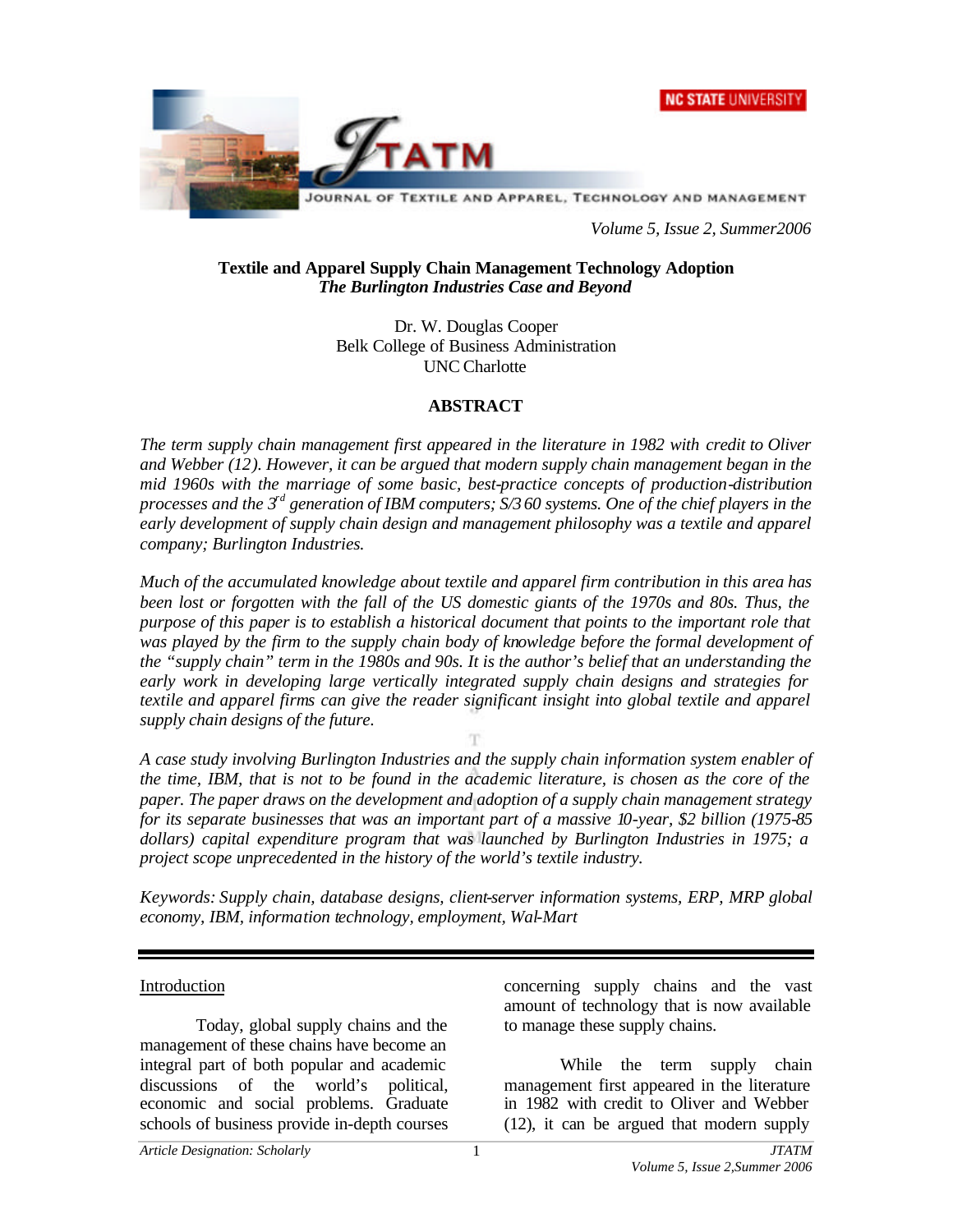chain management began in the mid 1960s with the marriage of some basic, bestpractice concepts of production-distribution processes and the  $3<sup>rd</sup>$  generation of IBM computers; S/360 systems. Since that time the supply chain management evolution process has continued through today. One can argue that most, if not all, of today's accepted supply chain management concepts were actively at play in the 1965-1985 period; acting under a technology paradigm and names specific to that time period. However, these same concepts were also in play during the 2000-2005 period and today; acting under a new paradigm and new names specific to that time period. The ten year period between the two paradigms, 1985-1995 was a transition period; a time of global economic change. It was also a time of discovery, development and first-cut application of fundamental changes in supply chain management driven by changes in information systems technology. For the practice of supply chain management it was a time of *paradigm shift*.

The focus of this paper is on textile and apparel production-distribution supply chains. Academicians have been discussing the place of supply chain management in textile and apparel chains for over thirty years. Cooper (04) first treated the textile supply chain as a network flow in 1970. Hudak and Bohnslav (10) were discussing the merits of textile and apparel supply chain consolidation into single -owner, linear, supply chains in 1976. With the realized advantages of large, static supply chains such as those formed by Burlington Industries and others in the 1970s, it was the conventional wisdom of the time that textile and apparel industry structure would follow the Burlington Industries model into the  $21<sup>st</sup>$ Century. It was assumed that textile and apparel markets in developed countries would be supplied by large single -owner, multi-node, linear, supply chains with production and distribution processes highly optimized in their network flows for specific target market groups. It was assumed that these chains would be supported by state-ofthe-art mechanical, chemical, electronic and information technology. However, today it

appears that the academic conventional wisdom of the 1970s did not translate well into the  $21<sup>st</sup>$  Century. At minimum the above conventional wisdom has taken a global detour.

With the coming of the global economy during the 1995-2005 period, textile and apparel industry structure was greatly expanded and reconfigured into a more retail directed, global version of the US textile and apparel structure that existed during the 1950s and 1960s. This backward regression has, once again, led academic researchers to question the optimal global structure for modern textile and apparel production and distribution supply chains (05). Thirty five years after Cooper's initial paper treating the textile and apparel supply chain as a network flow and a world of accomplishments in information technology later, not many questions have been answered with respect to textile and apparel supply chain optimization that were not being asked in 1975. Thus, thirty years later the focus of this paper returns to an old question in search of a new answer.

*Is the adoption of modern supply chain management technology an important factor in determining the structure of textile and apparel production and distribution? If so, how does/will the adoption of this technology affect the convergence of the future structure of the industry?*

Today, much is known and written about the 1995-2005 growth in supply chain management technology and the impact the applications of this technology have had on today's global economy. It is understood that a major paradigm shift in supply chain management technology evolved during the 1985-1995 period that decreased the cost of modern supply chain technology adoption during the 1995-2005 period. However, less is known, remembered, or written about the place of the important 1965-1985 period as a part of supply chain technology's evolutionary whole. To get a better handle on the above central question of this paper, one needs to fill-in a few knowledge gaps by

 $\cdot$ T

A

T. M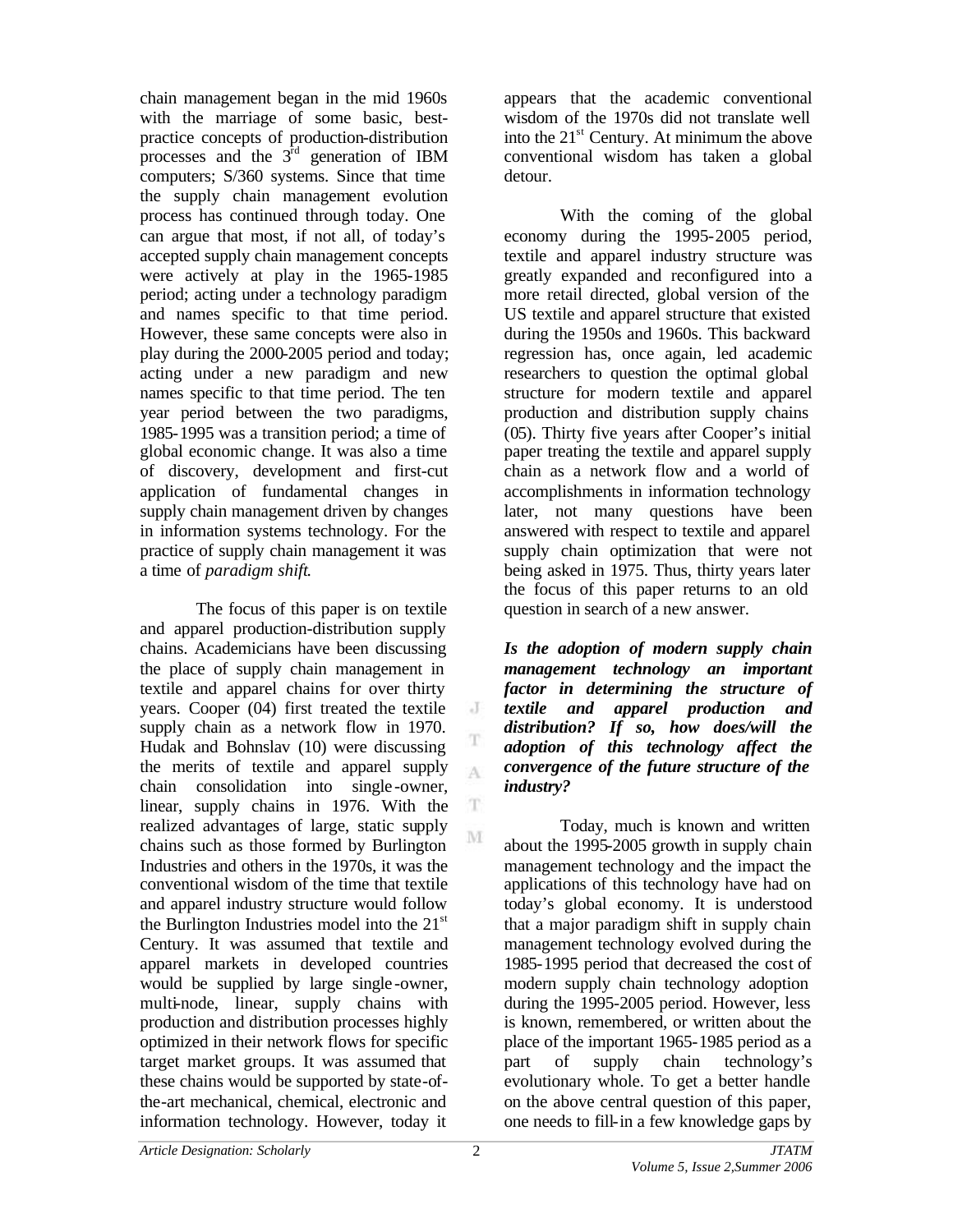looking at the important 1965-1985 period where textile and apparel firms were adopting supply chain technology within a very different paradigm than that facing adopting firms today. One needs some historical insight into the similarities and differences under the two paradigms as input before attempting to determine the appropriate supply chain structure for textile and apparel chains as one moves through the  $21<sup>st</sup>$  Century.

A case study involving Burlington Industries that is not to be found in the academic literature is chosen as the core of the paper. The reasons for choosing this particular case are six:

> 1. few people would guess that a US textile company (one that, in effect, no longer exists) was, in 1985, one of the leading examples, if not the leading example, of effective supply chain management technology development and application,

> 2. the expansive (multi-node chain length) and diverse, yet linear, workcenter nodes that populated each of the example firm's multiple supply chain networks,

3. the special interaction that existed between Burlington Industries and the supply chain information system enabler of the time, IBM, that was largely responsible for the measured success described in the case,

4. the development and adoption of supply chain management technology by the example firm was an important part of a massive 10-year, \$2 billion (1975-85 dollars) capital expenditure program that was launched by Burlington Industries in 1975; a project scope unprecedented in the history of the world's textile industry,

5. almost immediately, within five years of completion of the technology adoption project, the firm was attacked by external forces that

eventually led to the effective destruction of the technology base, the associated knowledge base and the supply chains it had developed,

6. the author was an important participant in the 1975-1985 capital expenditure projects and recounts most of the paper's Burlington Industries outcomes either from personal notes or memory.

# Post World War II Textile and Apparel Supply Chains

At the end of World War II most of the world's economies lay in ruin. As nations began to rise from the ashes and reinvent their economic selves, America, set about to reconfigure itself as the world's dominate economic power. The economic engine and supply chains that had produced and distributed most of the material resources that contributed to the Allies victory in the World War were in place in the domestic United States, undamaged by the War. All that was needed was to convert supply chain capacity from the supply of military goods and services to meet the demands for consumer goods and services. Under these conditions it was natural for the US Government to think in terms of economic "full employment." The Employment Act of 1946 passed the US Congress by an overwhelming majority and officially added a new dimension to government policy. The Employment Act of 1946 explicitly placed the US Government in a policy role of maximizing employment in the United States. Understanding the economic trade-offs between maximum national employment and inflation and the economic trade-offs between the use of technology as a substitute for people in the production and distribution of goods and services, the US Government made its top priority keeping the US work force employed. Thus, for a generation after 1946, the components of US supply chains were domestic and much of the technology associated with the management of these supply chains supported government policy. Within this

J

T  $\Lambda$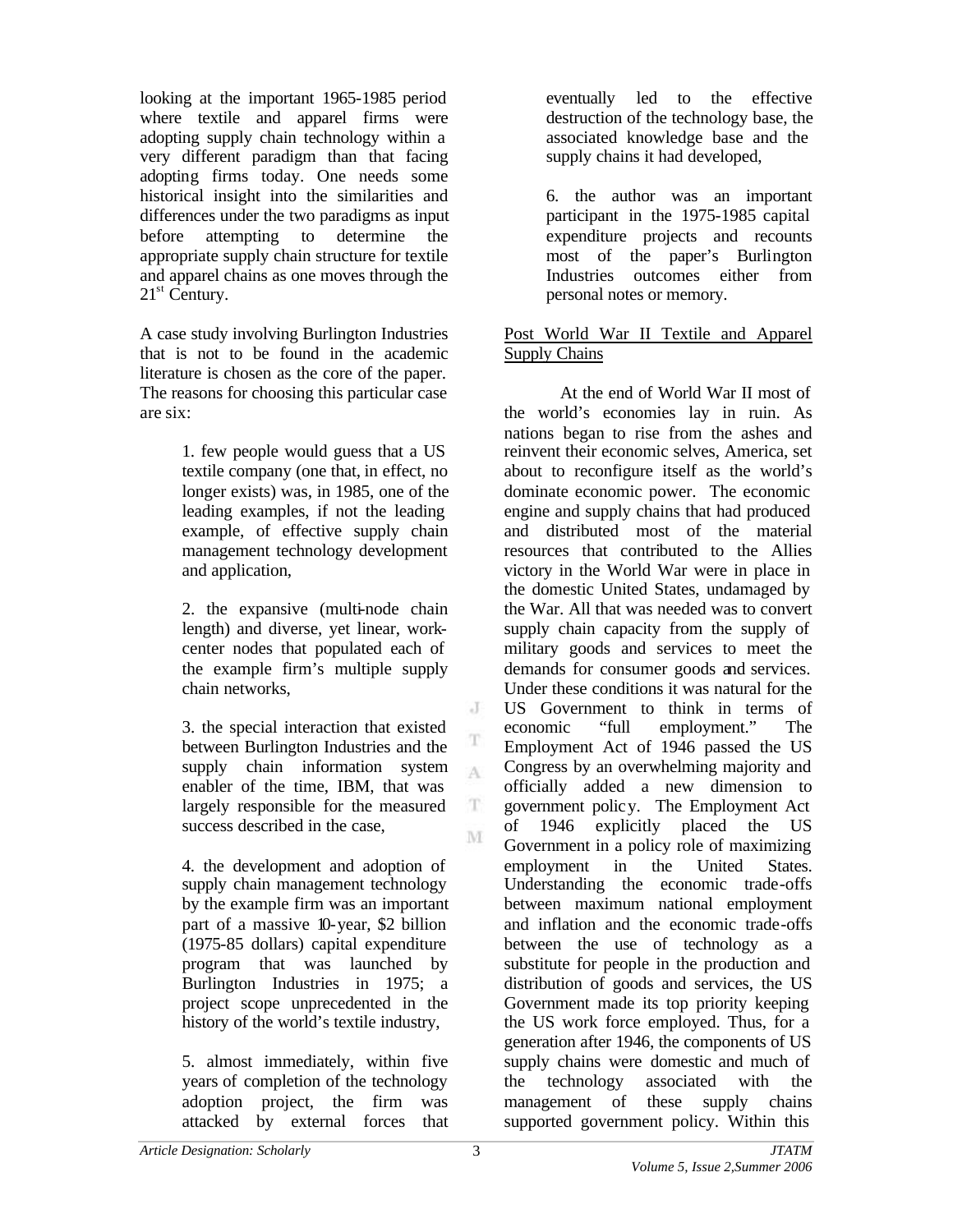environment the US textile and apparel industry was composed of thousands of small, under-capitalized firms using laborintensive processes and sharing work-center components of the textile and apparel supply chain. Independent mills produced yarn as an input for other independent mills that produced fabrics for other independent mills that produced processed fabrics that were used by other independent mills to produce final products for apparel, home furnishings and/or industrial uses. While various degrees of vertical integration existed, and the industry did by the 1970s contain a few large vertically integrated firms, by the mid 1970s about seventy percent of all US textile and apparel production market share was controlled by thousands of independent mills dealing with each other in a dynamic manner to form short-term, ad hoc, supply chains.

All Post-World War II textile and apparel supply chains for US production and distribution were a set of linear, individualized processes that linked manufacturers, warehouses, wholesalers, retailers and consumers together in the form of a human/paper chain. People and paper physically connected all of the tiers of the chain together. Information systems were composed of what people carried around in their heads and/or what they could physically put down on paper. The physical limitations of the absence of data, or data redundancy, or data errors resulting from the use of paper as a means of maintaining the data required to manage a supply chain, was profound. The practical limitations of uncoordinated, decision making among individual supply chain managers, acting not on data, but on individual agendas, was equally profound. The ability to coordinate the total supply chain activities of procurement, demand planning and forecasting, inventory management, shipping and tracking was far from a definitive science. These conditions were particularly true across the short-term, ad hoc textile and apparel supply chains that were month-to-month or week-to-week dynamically formed by independent mills to take advantage of a given market opportunity. However, for the period, these limitations were accepted practice for doing business. In the Post-World War II environment world-wide and domestic demand for US textile and apparel products was high, supply was limited and supply chain optimization was not on the front burner of US textile, apparel and other production/distribution firms. Thoughts of supply chain optimization for the textile and apparel industries would not become serious until foreign competition for the market share controlled by US textile and apparel mills became serious in the 1970s.

## The 1975 US Textile and Apparel Economy

In the mid 1970s it was well understood by involved US government, education and business officials that the survival of the domestic US Textile/Apparel Industry in the  $21<sup>st</sup>$  century was going to be more than problematical. Some US government participants that had an interest in determining the future course of the industry were the National Science Foundation, the Treasury Department's Office of Industrial Economics, US Departments of Commerce and Labor, etc. The presence of various industry associations, such as ATMI, American Textile Manufacturing Institute, and others, were pervasive at meetings to discuss the industry's future. Business leaders gave widely diverse opinions about what was required to promote future US Textile/Apparel Industry survival. Textile schools such as the one at NC State University, serving an international student clientele, were poised to do scholarly things to aid the survival process. It was the beginning of very interesting times for the domestic US Textile/Apparel Industry!

While US textiles and apparel, taken as a whole, were improperly structured to survive a coming global economy in the mid 1970s, a relatively small number of well capitalized textile firms were about to attempt to beat the survival odds through the efficient and timely adoption of technology. There was a belief among these companies that in the face of significant price

J

T A

T. M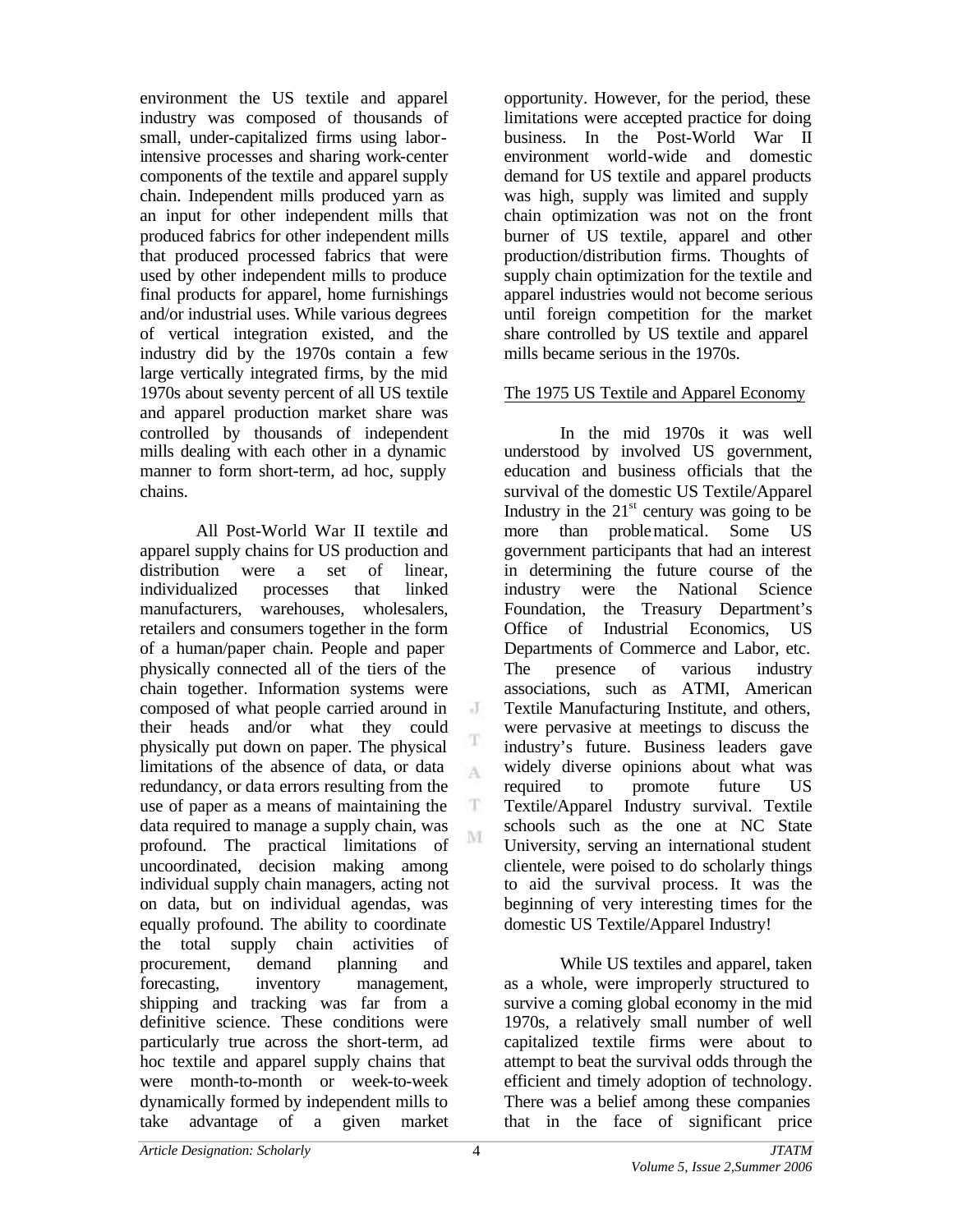disadvantages with foreign competition, the proper utilization of chemical, mechanical and information technology, in concert with an optimized supply chain, would allow long-term survival for a small number of well structured, capital intensive, textile and apparel firms such as Burlington Industries. These few firms were willing to aggressively implement this strategy during the decades of the 1970s and 1980s. By the mid-to-late 1970s two large textile firms, Burlington Industries and Milliken and Company had already obtained a dominant position in the industry with this strategy. Writing in 1976 for the US Treasury Department's Office of Industrial Economics, Hudak and Bohnslav (10) reported that these two firms, were able to capitalize on the emerging new technologies associated with textile machinery and manmade fibers, using state of the art computerbased systems, and were able to gain a significant competitive advantage over other US and international textile firms. They pointed out that these more-profitable companies had developed complex vertical and/or horizontal supply structures that allowed for significant gains in flexibility, diversification and financial strength. They reported that after a period of acquiring control of smaller firms and absorbing these firms into their supply chain structure, these firms were applying mass production and information-based techniques in consolidating diverse textile supply chain activities into well integrated operations. However, it was noted that these few firms, Burlington Industries included, held a minor share of the domestic US market in the mid 1970s. Cooper (06) reported in 1975 that the total operations of these few firms only represented about 30% of the domestic US textile, apparel market share with small under-capitalized firms sharing the remaining 70%.

# Burlington Industries

Through the aggressive pursuit of acquisitions, product diversification and supply chain integration after the Second World War, Burlington Industries became the largest textile firm in the world. For

nearly 40 years, it was guided by its founder J. Spencer Love who died in 1962. During his tenure Love and his company were known for bold, innovative ideas (06). Under Love's leadership the company was a pioneer in the development and practice of the latest organizational management concepts and employee relations practices. It patented many unique production processes and related products and zealously pursued new market opportunities as the market populations grew, lifestyles changed and living standards improved. This aggressive pursuit of bold, innovative ideas, continued with post-Love management well into the 1980s, including the belief in the competitive advantage of vertically integrated supply chains. Surrounded by thousands of small independent mills, Love saw optimized, vertically integrated textile and apparel supply chains as the path to economic success for Burlington Industries. Under Love's direction the firm contained multiple product divisions, organized around specific product groupings that could be treated as separate companies. These separate companie s produced products for multiple apparel uses, multiple homeproduct uses and for multiple industrial uses. All of the firm's various textile/apparel supply chains were made up of deep product structure files containing yarn and fiber procurement, yarn-forming processes, fabric-forming process, fabric-treatment process, and final product-forming processes.

In support of Love's vision, the management of Burlington Industries understood that its future success greatly depended on its retail partners; where totalsupply-chain flow exited the chain to the ultimate customer. To better define its products relative to its retail customers and develop consumer brand awareness, as early as 1952, Burlington was the first textile company to advertise on network television. In 1975 a good number of Burlington's retail partners were ill-managed and not equipped to be the driving force of a given supply chain. A typical retail company of the time was daily, dealing with multiple purchases from multiple supply chains while

J

T A

T. M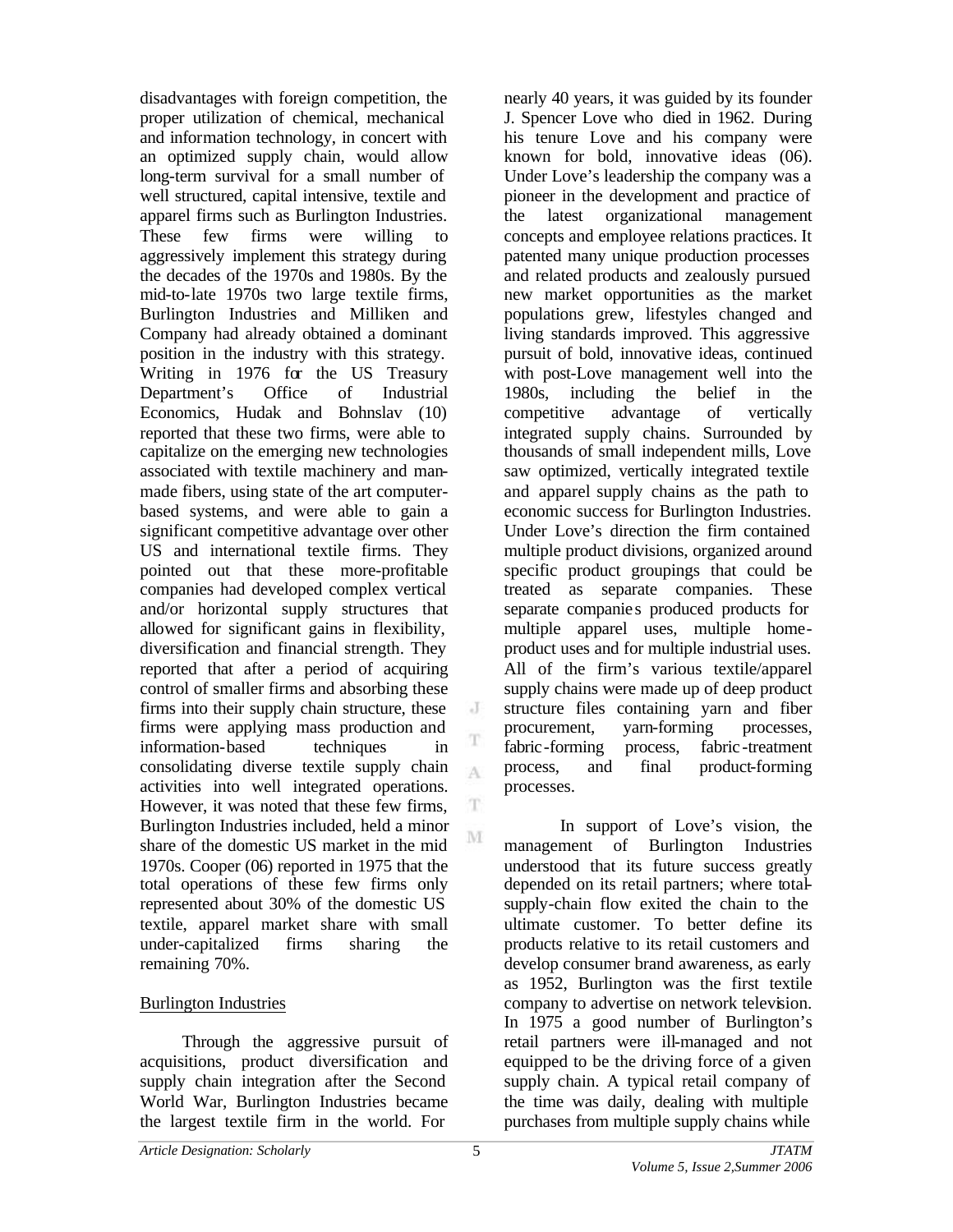being equipped with only a minimal information technology needed to control its destiny and the destiny of the up-stream chain. Under these conditions Burlington Industries saw the logic of taking its destiny in its own hands and out of the hands of its retail partners by positioning itself to play a major role in the vendor management of its product inventories at the retail point of the supply chain. New, emerging supply chain management theory and supporting computer-based systems were deemed by Burlington Industries to be enablers of this corporate strategy.

During the 1970s and 1980s Burlington Industries could be described as a closely-held, firm. The decision makers of the time were textile people with long-term family involvements in successful, well capitalized, production and distribution of textile and apparel products. These were textile people who wanted to remain textile people in the coming global economy. It was the strong belief of the Burlington decision makers in the mid 1970s that through the design and application of effective production and distribution structures (supply chains) and the optimal use of technology within these structures, the firm's business divisions would increase their US market share as other firms no longer could compete. The decision makers of Burlington Industries believed that they would not only survive but prosper in the  $21<sup>st</sup>$  Century.

Burlington's 1975 faith in the future was based on a number of assumptions about geo-political economy, the growth of technology, and future relative opportunities for the investment of their capital during the last quarter of the  $20<sup>th</sup>$  Century. In 1975 Burlington Industries was betting that its large, optimized, vertically integrated, single ownership supply chain architectures coupled with the most productive production and distribution technology available would be superior to any alternative competitive supply chains, domestic or foreign, that could be cobbled together in the  $21<sup>st</sup>$ Century. The strategy of Burlington Industries was to make the firm a capital and

materials intensive business. At that time it was logical to believe that by replacing expensive US labor with relatively inexpensive materials and capital the firm was insulated against the global "cheap labor" competition of the coming global economy. Thus, in the mid-1970s Burlington launched a 10-year, \$2 billion capital expenditure program, a scope unprecedented in the history of the world's textile industry. The objective was to achieve a world-class manufacturing and distribution base that would positioned the company for world-wide competition well into the  $21<sup>st</sup>$  Century.

## Modern Supply Chain Management

In order to demonstrate any differences in the Burlington Industries' 1975-1985 equivalent to today's "modern" supply chain management, consider today's current definition. The text by Chopra and Meindl (02), currently adopted for use in a number of graduate business courses, defines a supply chain as:

*"A supply chain consists of all parties involved, directly or indirectly, in fulfilling a customer request. The supply chain not only includes the manufacturer and suppliers, but also transporters, warehouses, retailers, and customers themselves. Within each organization, such as a manufacturer, the supply chain includes all functions involved in receiving and filling a customer request. These functions include, but are not limited to new product development, marketing, operations, distribution, finance, and customer service."*

Given the general definition of a supply chain, it is useful to think of the management of a specific supply chain as encompassing a general body of technology that enables supply chain management. The technology of modern supply chain management can be reduced to four basic components. The first component is a conceptual paradigm that allows for the development of a theoretical structure for a class of supply chains. A second component is a knowledge base of best practices for

 $\cdot$ T

T  $\Lambda$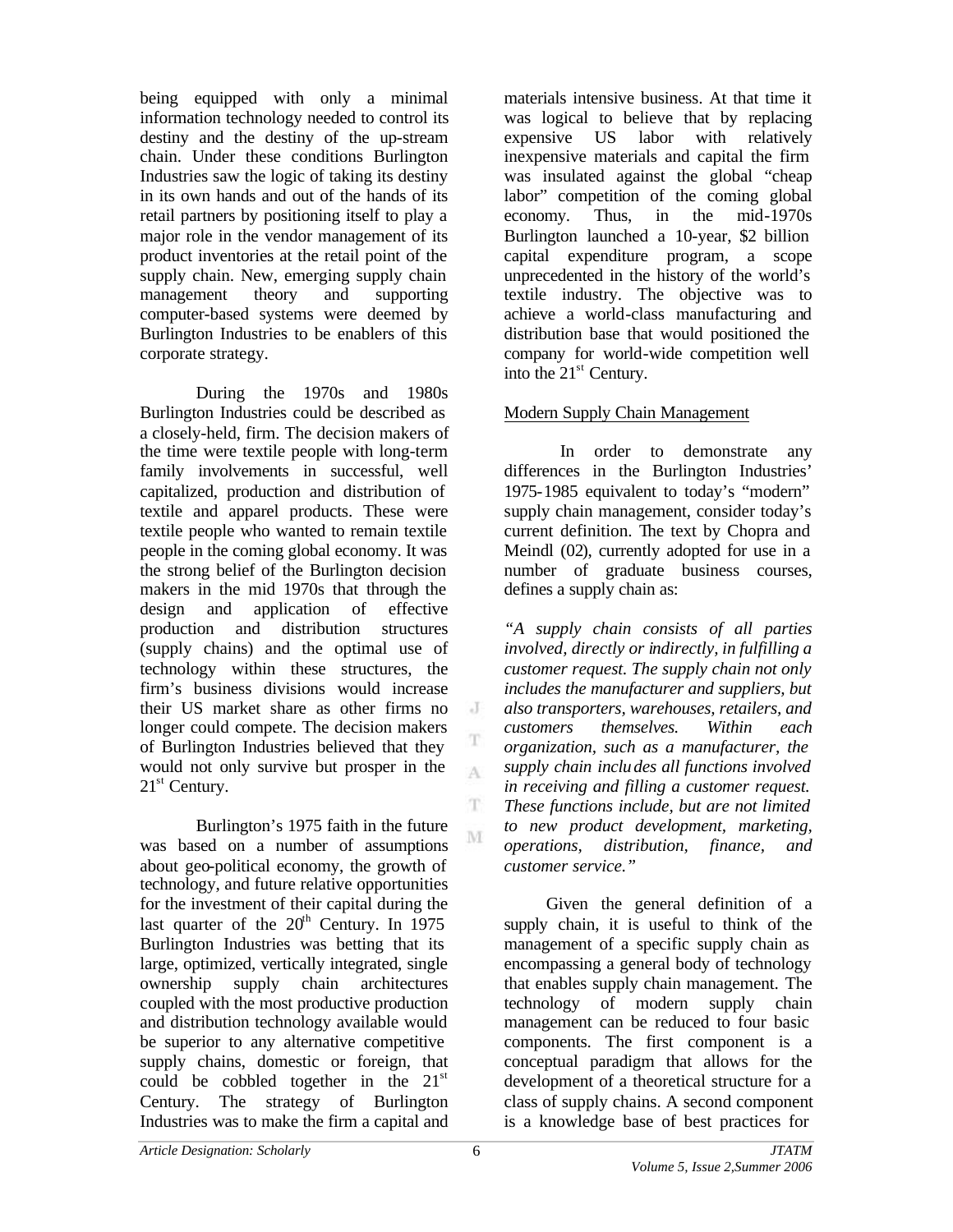given classes of supply chains. A third component is a set of optimization tools that can be effectively utilized in the design and control areas of supply chain management. The fourth and most important of the components is an effective computer-based management information system that provides input to enable the optimization of the supply chain process.

In today's global economy Supply Chain Management is involved with the activities of:

- 1. treating interconnected global work center nodes as networks that produce flows of goods and services at minimal cost and maximum customer satisfaction for customer consumption (*paradigm*),
- 2. designing these networks for optimal flow and economic return on supply chain capital by balancing, at the margin, the costs associated with inventory, capacity, transportation and customer waiting (*optimization tools*),
- 3. utilizing the benefits of concepts such as the push/pull boundary, cross-docking, risk pooling, JIT, product design, transfer pricing, mass customization, etc. to achieve optimal supply chain flow and economic return on supply chain capital (*best practices*),
- 4. integration of "state of the art" database design and client-server network computer-based technology with decision support modeling and time-honored principles of optimal operations management to meet supply chain goals (*management information systems*).

One can argue that most of the theory and decision support modeling was available to Burlington Industries in the 1970s to support three of the above four basic components; paradigm, best practices, and optimization tools. However, it would

take more than a quarter century of supply chain evolution to marry these three components with the slowly developing computer-based information components that would result in the modern supply chain theory and practice that is taught in today's graduate programs of business.

# The Genesis of Modern Supply Chain Management 1965-1975

Throughout history the standard approach for controlling supply chain flow in a non computer-based environment is a manual, paper-based system that serves as an inventory control system and generates orders for materials up the supply chain. This manual system is always some variant of an order-point system that establishes "when to order" based on average usage for the planned replenishment lead time plus some safety stock to protect against greater than average demand. Almost always, this manual system doesn't work correctly and another informal system is the one that really determines supply chain flow. This informal system is the shortage list. This shortage list overrides the dates that the formal manual system places on production and purchase orders and establishes the true need dates for items up and down the chain. Not surprisingly this order launching and expediting approach often generates a great deal of supply chain chaos because the orders generated by the formal manual system are of the lowest priority and are constantly being overridden by expediting, thus making the formal manual system of little consequence. The resulting chaos described here has been given a name in modern supply chain management; the bullwhip effect. The principle negative consequences of a large bullwhip effect are excessive work-in-process and finished goods inventories in addition to excessive production and distribution lead times. In addition to these main effects, production costs are negatively affected by excessive machine change-over costs, etc. For supply chains where these main and secondary effects are not perceived to be significant or where other supply chain factors are given higher priority, one lives and survives in the

 $\cdot$  J

 $\Lambda$ 

T.

 $\mathbf{M}$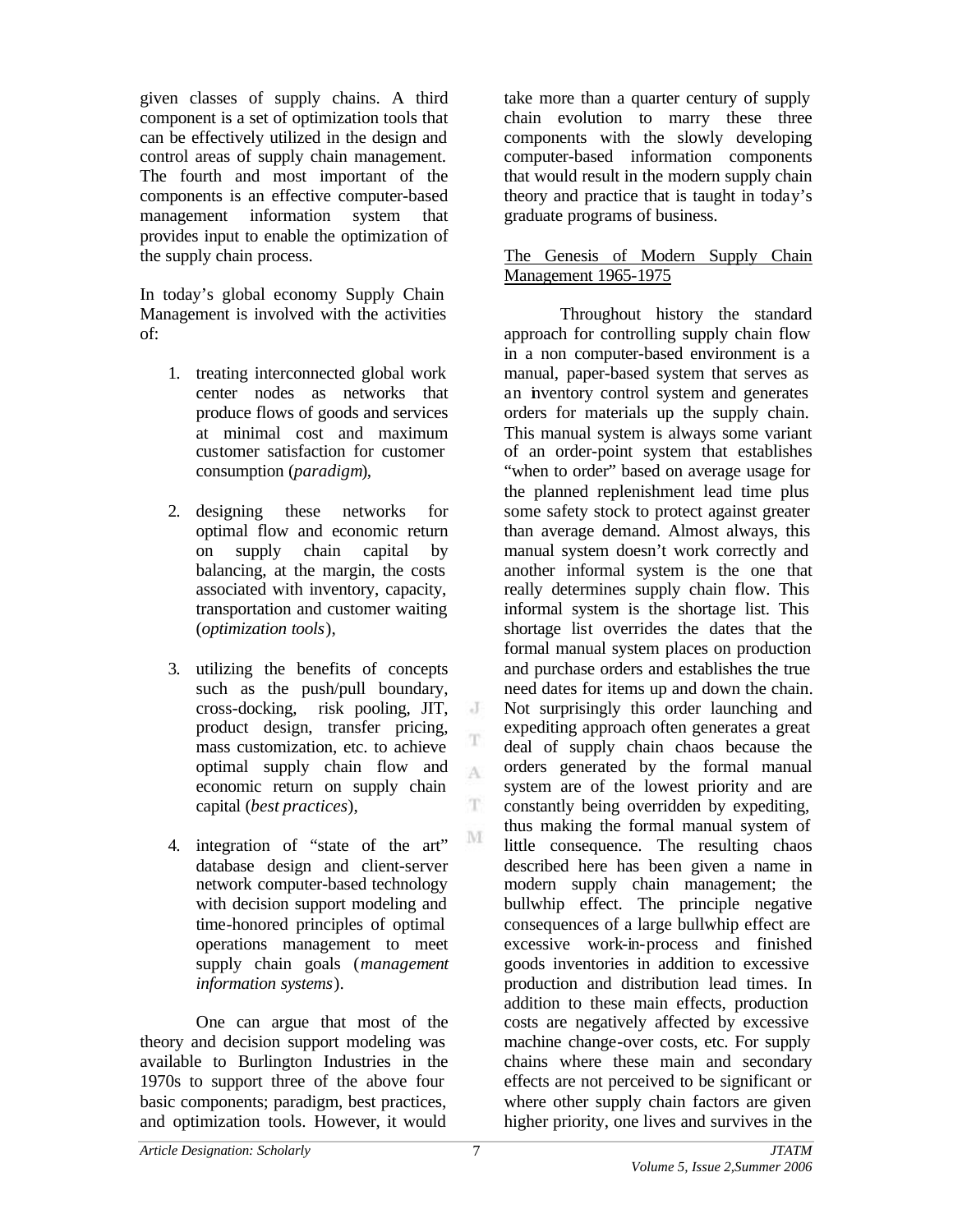face of the bullwhip effect. For those supply chains where these main and secondary effects are significant, minimizing this bullwhip effect is at the center of modern supply chain management.

The best practices of modern supply management is an alternative approach to the one described above. This approach took on the first of several names, MRP, Material Requirements Planning, in the early to mid 1970s. In the early 1970s members of the American Production and Inventory Control Society (APICS) were actively developing the theory and applications of production and inventory control that would lead to today's practice of modern supply chain management. Two of the most prominent of these APICS members were George W. Plossl and Oliver W. Wight. The 1970s was the dawn of computer-based systems and early-on Plossl and Wight saw the potential of these systems, in concert with APICS practices, to solve a good number of the world's industrial problems relating to more effective production and distribution of goods and services. During this period, the major contributions of Plossl and Wight were in visualizing ways the computational efficiency of computer systems could be used to make production and distribution processes more value effective. The focus of the original efforts was the problems caused by the practice of order launching and expediting as a means of managing supply chain flow. They understood that under the best of conditions this practice was problematical and under the worst of conditions, it led to production and distribution chaos. Their first-cut solution approach was MRP.

MRP typically determines "when to order" based on schedules for the items that use the material (dependent demand) and while obviously superior to ordering based on average usage, in practice, without the benefit of a computer system, MRP is a difficult method to use. Without the benefit of computer aid, a company might spend as much as six to thirteen weeks to calculate the dependent demand requirements manually. Because of the time required to

manually develop material needs, these companies can only place orders infrequently; say, once every quarter. Considering all the unplanned things that can happen between orders, the MRP approach doesn't work a lot better than the other manual, shortage list alternatives.

The arrival of even the most basic computers, IBM 1440s in the 1960s, and early 360 models in the late 1960s and early 1970s made MRP a workable technique. These machines were able to explode bills of materials using new software packages such as MAPICS and PICS (products from IBM) in the early 1970s. An early APICS concept was the separation of independent and dependent demand through a productstructure file, Bill of Materials, along the production-distribution supply chain. With this file it was possible for the computer to calculate the lower level inputs (dependent demand) for every supply chain level that was created by a unit forecast of demand for a final product (independent demand). Thus, precision in determining these lower level requirements at all points up the supply chain was possible. As computer capabilities increased, a number of companies began to recalculate production and purchase requirements as often as weekly and broke the lead time, time phasing of this ordering process into weeks of lead time that would allow for developing precision in real order "need dates" within the supply chain processes. This ability to precisely determine gross requirements at every level of the supply chain, supplemented with accurate inventory records of units currently on hand or order at each level, created the possibility for the computer to calculate a precise Net Needs to Produce/Order for every level of the supply chain. This ability was an important first step in the development of supply chain scheduling as an alternative to order launching and expediting.

Early on Plossl and Wight made the point that MRP was only a small part of the solution to the problems caused by the practice of order launching and expediting. An important second step to the

J

T A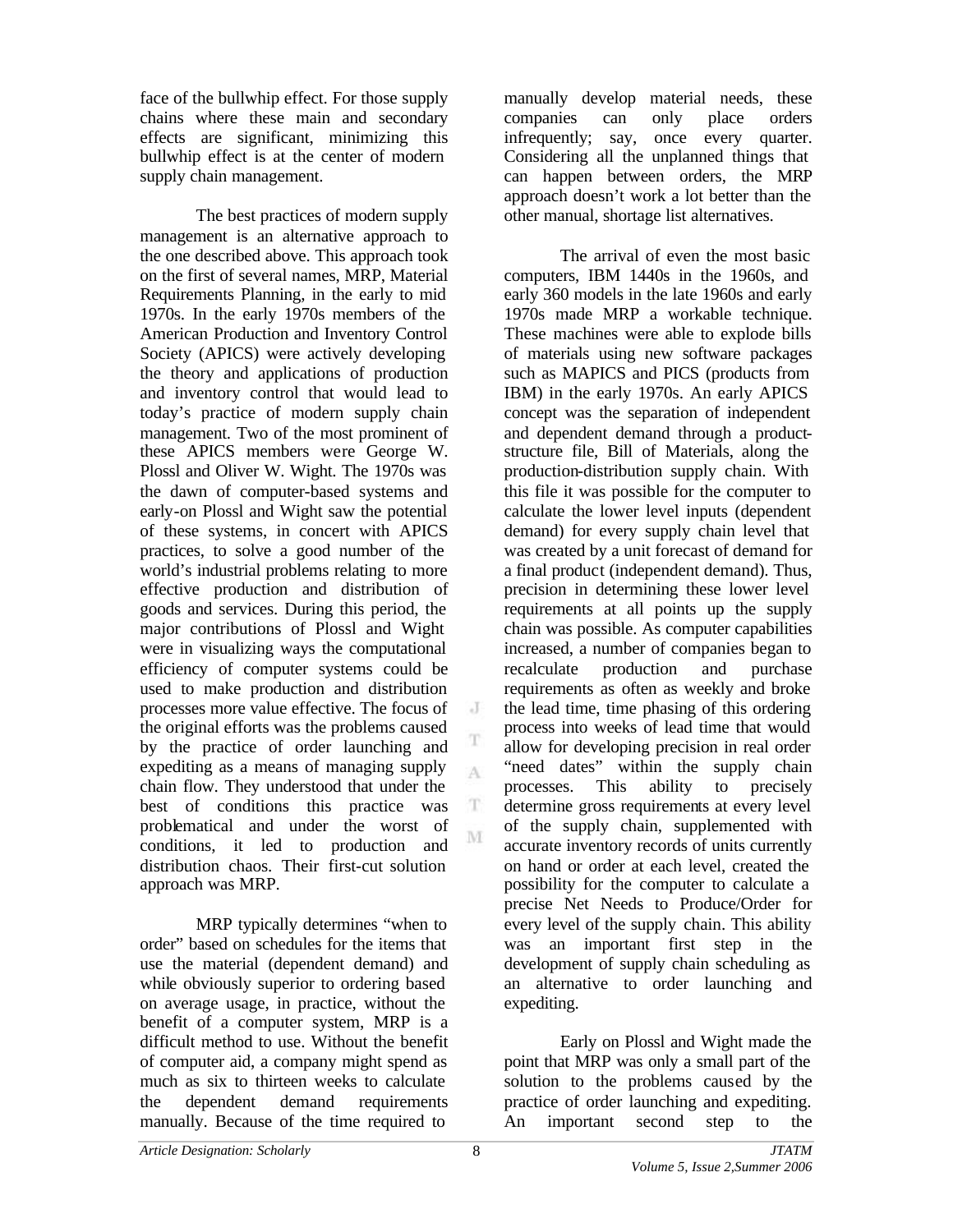development of effective supply chain scheduling was the practical development of the critical concept of defining and controlling lead times at every point up and down the supply chain. By definition, order launching and expediting generates variable lead times, up and down the supply chain, that often preclude lower level inputs being available when they were needed. Under these conditions the pieces of the finished product seldom can come together at the right place at the right time. In order for this to happen lead times needed to be defined at each level of the supply chain; stabilized by order release control through-out the entire production-distribution process.

In 1973 Plossl and Wight (13) offered a solution to the problem of variable lead times. They argued the main focus of the problem should be placed on the control of capacity. Instead of order launching as a means for generating production, production should be generated through a process that restricts released orders to a measuredamount that is exactly equal to the capacity available to complete those orders within the defined lead time. To accomplish this approach to lead time control, available capacity at each work-center level of the supply chain must be known so that the work load defined by the dependent demand capacity needs at each supply chain level can be measured against available capacity at that level. Plossl and Wight argued that if the dependent demand load is greater than capacity to complete that load within defined lead time then the total supply chain is optimized by pushing out the completion of the final product on the master schedule to a later time that is consistent with the capacity that stabilizes lead times at every point in the chain.

In practice these early concepts advocated by Plossl and Wight began to take hold for early adopters of the approach during the mid 1970s. With the introduction of CRP, Capacity Requirements Planning systems, firms began to understand that if the master schedule contained more production than could really be made (inadequate capacity) then genuine shortages

did exist and MRP would not generate valid priorities based on real need dates. Here, the shortage list, with all its shortcomings, was still the real scheduling system with all the excessive inventory, lead time and production changes associated with the system. However, as people learned how to manage the master schedule concept properly, MRP evolved from an ordering system into a priority planning system. While the shortage list had in the past been the real supply chain scheduling system, with MRP, CRP and Master Scheduling technology acting in concert, shortages could be seen in advance in fine increments of weekly or even daily time periods, and acted on.

During the 1965-75 period firms learned that the critical components of an MRP system include a computer-based system for maintaining bills of materials and a computer-based system for tracking workin-process and finished goods inventories up and down the supply chain. They learned that the critical components of a CRP system include a computer-based system for maintaining product routings files, and a computer-based system for maintaining the standard data required to determine the capacity requirements for a given amount of material needs. They learned that the critical components of a MPS, Master Production Scheduling, system include a front-end (independent demand) computer-based forecasting system. With accurate MPS, it was an easy step to develop an ATP, Available to Promise, system that would indicate to a given customer the amount of each product item that could be delivered to a given customer at a given time. With an accurate MPS, an additional movement to DRP, Distribution Requirements Planning, closed the loop of supply chain planning. It was understood that all of these basic parts must be integrated into a unified system before one could define a supply chain as being "closed loop." The term "closed loop" during this period really had two meanings. One meaning implied that the missing elements in an MRP system like capacity planning, and master scheduling, etc. were filled in. An additional meaning referred to

 $\cdot$  J

A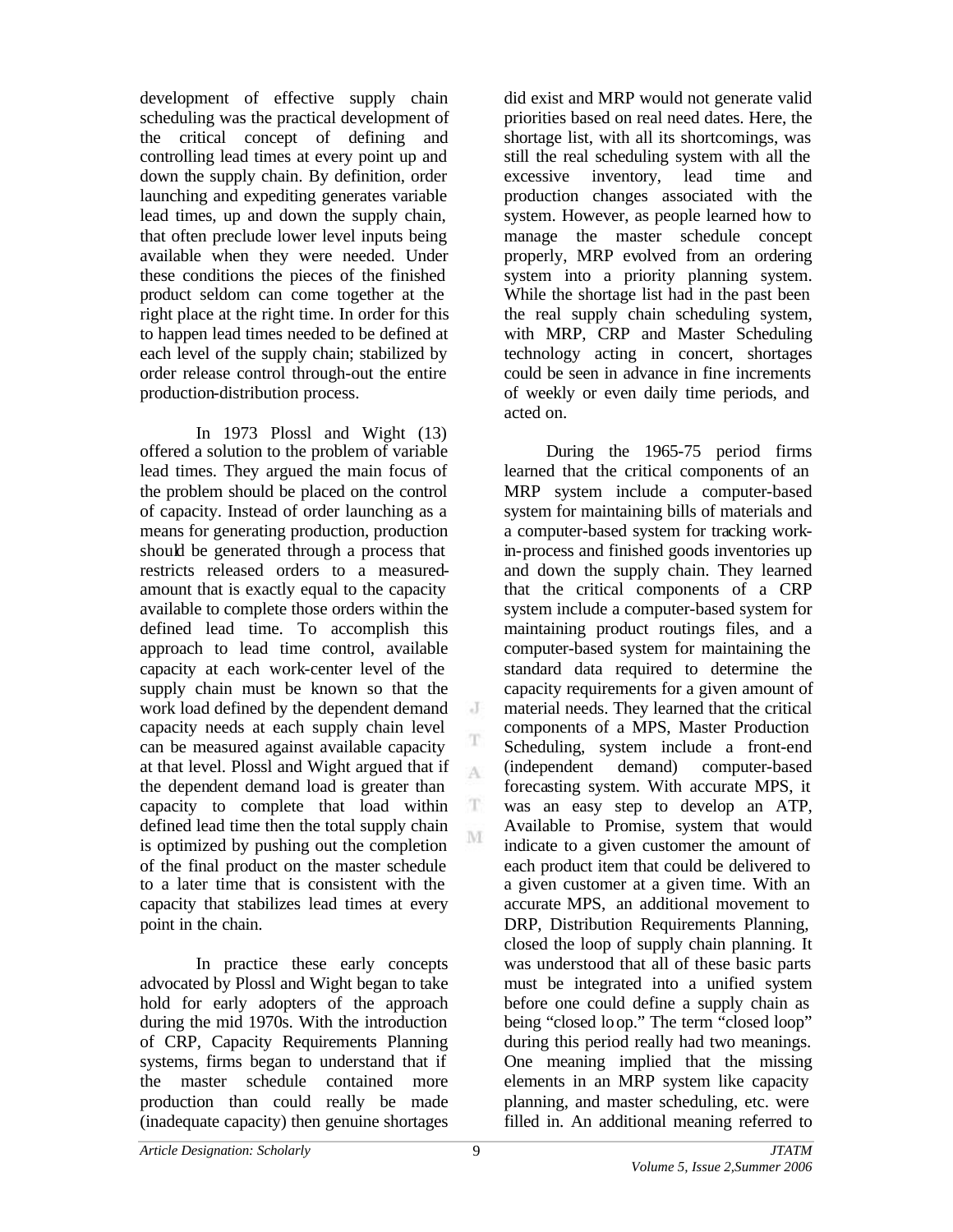the feedback from all those involved with supply chain flow, whenever and wherever there was a problem in the execution of the supply chain master schedule plan.

With the arrival of closed-loop supply chain planning all types of production and distribution firms began to understand the importance of forecasting as a crucial input to the master schedule. Marketing sectors in those companies where closed loop MRP really was working learned that closed loop supply chain planning was the best marketing tool that had yet been devised. By working closely with production and distribution elements of the supply chain, a master schedule that best met marketing's requirements, within the constraints of what the supply chain could do, could be worked out. The extension of the master schedule into independent demand forecasting and DRP meant that the supply chain could now translate real marketing plans into real production and distribution plans. At this point one could begin to think of work center notes within network supply chains and the proper way to integrate the best practices of "closed loop" planning into supply chain management. At this point one could practice modern supply chain management.

Today, modern supply chain management is about more than order scheduling. Today's computer-based  $\Lambda$ Enterprise Resource Planning (09) systems that run complex supply chains fold the entire supply chain business into one logical whole. However, ERP is the logical extension of the Plossl and Wight ideas of the 1970s. In his 1981 book, MRP *II; Unlocking America's Productivity Potential* (10), Oliver Wight does an update on his and Plossl's earlier ideas. In the book Wight discusses how these earlier developed ideas lead to improving a supply chain's productivity of money (cash flow), productivity of labor, productivity of buyersupplier relationships, productivity of product and process engineering, productivity of management, as well as the productivity of supply chain profits. These ideas, of course, were the precursors of the

software module s that were later designed with modern client/server and relational database technology to integrate product/service flow with cash flow, labor needs, buyer/supplier management, customer management, etc. into modern supply chain management; modern ERP technology.

By 1975 a new approach to supply chain management was emerging. This new approach forced production and distribution firms to become decision makers relative to the adoption or non-adoption of the emerging supply chain management technology. The new approach required an entirely different approach to management. The approach was based on well defined policies and procedures, discipline in following these policies and procedures, accurate and robust amounts of data, data management and modern computer-based information systems. To enter into the practice of modern supply chain management in 1975 was to enter into a very different world from what was previously known. Entering into this new world was expensive, potentially dangerous because of disruption of the status-quo, and each firm and/or group of firms was forced to consider the costs and benefits of moving, or not moving, to the modern supply chain management approach. Each potential supply chain was forced to balance the negative costs of the bullwhip effect against the costs of minimizing the bullwhip effects with modern supply chain management tools. For many the costs of obtaining modern supply chain management status were deemed prohibitively high relative to the costs of living with the bullwhip effects. In 1975 this was the case for the great majority of textile and apparel firms. However, for a small number of large, vertically integrated textile and apparel firms, such as Burlington Industries, the movement to adopt modern supply chain management technology was an integral part of their future survival strategy.

Optimization Tools and the Development of the Supply Chain Network View

J

T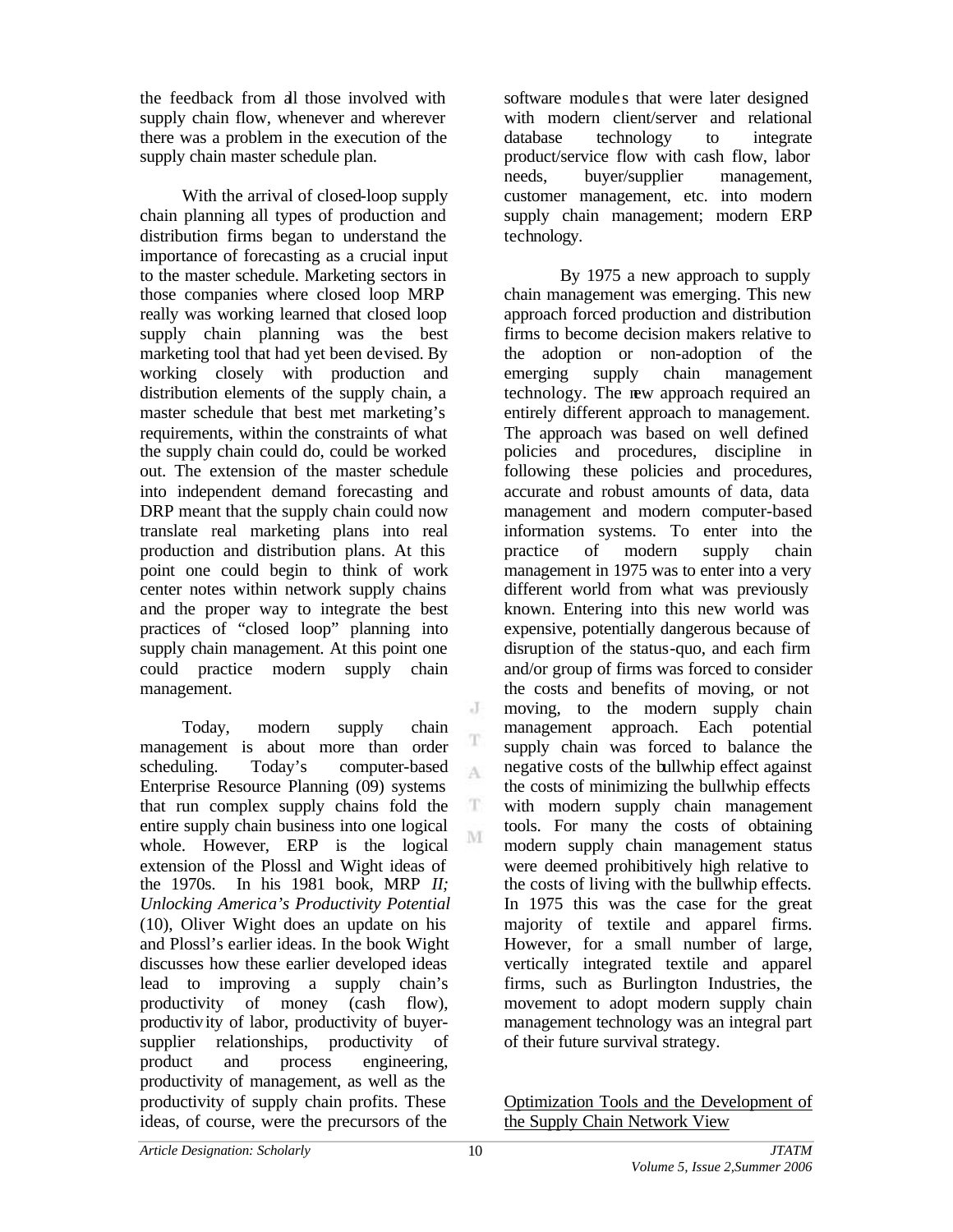At a typical APICS meeting in the 1970s one could engage in a conversation about how simple and straight-forward the ideas attributed to Plossl, Wight and many others were. One could argue that this simplicity retarded the growth of an academic treatment of supply chains during the 1970s, 80s, and well into the 1990s. During the 1970s graduate programs in business became enamored with mathematicians building mathematical models to describe business systems. The more mathematically elegant the model, the more prestigious was the academic perception of the author. Many graduate business schools, for example, the initial MBA program at Duke University, were organized around a mathematical modeling approach to business problems called Operations Research. The best business practice concepts of Plossl, Wight and many other APICS related people were anything but mathematically elegant. These ideas were little more than adding, subtracting, multiplying and dividing in a basic conceptual way.

Thus, these concepts for improving America's businesses through a new view of supply chain management flew under the academic radar for a number of years and resided in such business practice societies as APICS. Unfortunately, during this period there were minimal connections between academic and practicing business communities. Programs specifically dedicated to the practice of supply chain management did not become common in graduate schools of business until late in the 1995-2005 period.

Operations Research involves the use of systematic quantitative analysis to aid in the making of management decisions. Emphasis is placed on a scientific approach to decision making, with considerable reliance on advanced mathematical techniques and a computer-based technology. By the mid 1970s academic schools of operations research, industrial engineering and schools of business administration had made great strides in

developing optimization tools for studying a wide range of business problems. As a partial output of doing their academic thing, linear and non-linear programming, flow and Monte Carlo simulation, and network optimization models, were a few of a number of other optimization tools that were developed and/or refined by academics during the post-World War II period. A most profound contribution, with respect to the development of modern supply chain management that emanated from the operations research area was in the study of networks. Solution procedures that allowed for the optimization of flows in capacitated networks and solution procedures for finding longest and shortest paths through networks would create the pre-conditions for treating supply chains as a network paradigm that could be optimized with computer-based mathematical and statistical tools. However, unfortunately, like the APICS best practices for supply chains that were emerging under the leadership of Plossl, Wight and others, the efficacy of the vast kit of optimization tools available to the 1975 business practitioner dealing with supply chain optimization problems was at the mercy of available data and the computer-based, technology available for dealing with that data.

## Available Supply Chain Computing Technology Under the Existing Paradigm

The mid 1950s to mid 1960s saw the first two generations of computers that could be used for business purposes. By this time IBM had taken a dominate position in the world-wide development, production and distribution of computing hardware. During this period computer models were designed as independent machines; often custom modified for a particular customer. A typical IBM 1440 had 8k of core memory with two magnetic disks for data storage. It was an adventure learning how to program the machines and use them for a given business task. Early adopters most often used this limited technology as an aid in the area of accounting and financial records.

 $\cdot$ 

A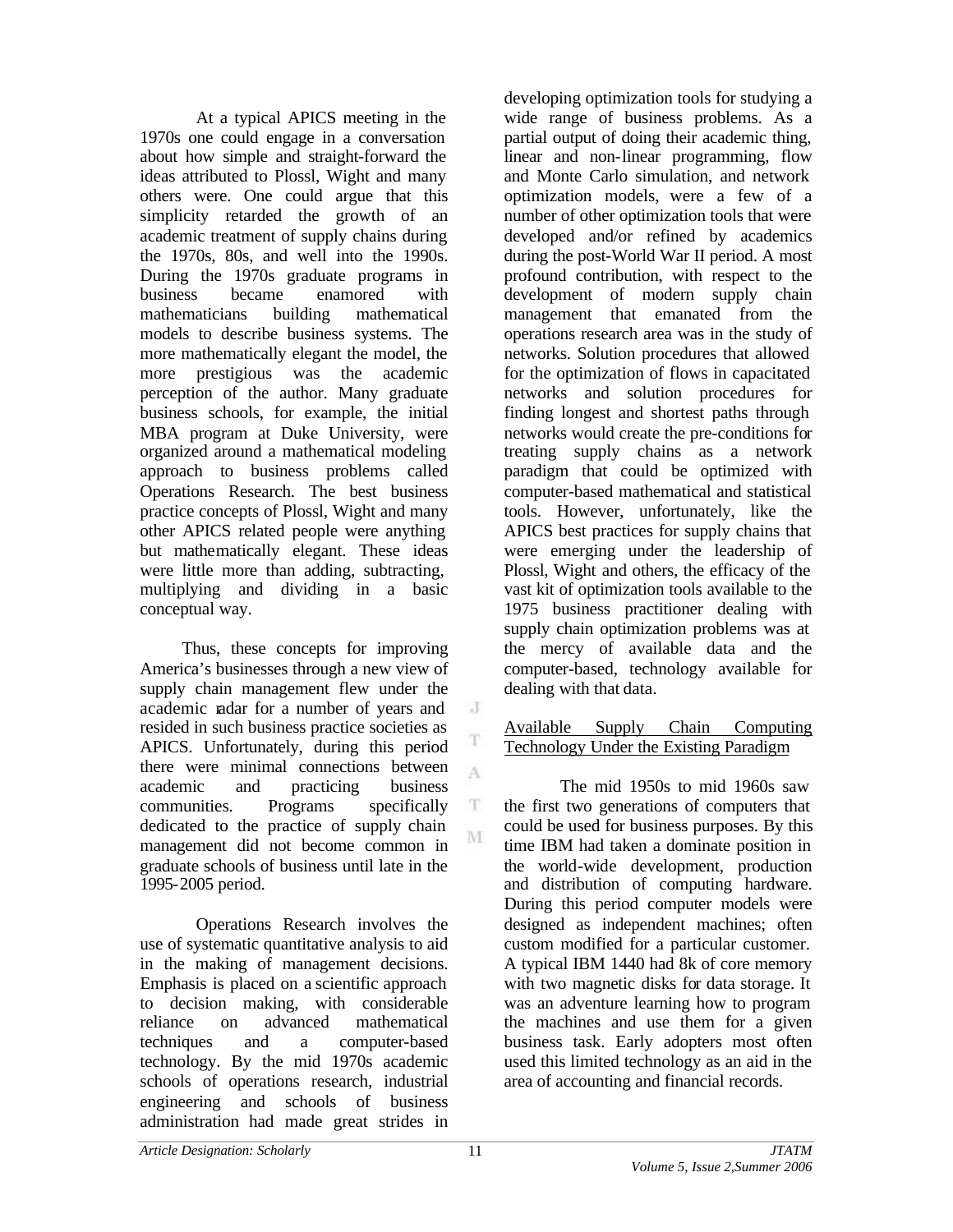It was not until the mid 1960s, with the arrival of IBM's third generation of 360 computer technology that one could first began to visualize the possibilities of modern supply chain management. Soon after the arrival of the 360 technology, during the late  $1960s$ , one saw the birth  $f$ the first inventory management software systems; which were typically customized to aid a given firm's inventory control in the manufacturing and distribution sectors. During this period US firms involved in product distribution began experimenting with the inter-relationships among warehousing and transportation functions involved in physical distribution management. Capital spent on improved warehouse facilities, processes, materialshandling equipment and emerging computer-based systems, coupled with improved transportation processes, led to shorter response times and improved forecasts of customer needs. By combining the two functions of warehousing and transportation around computer-based information and control systems, the distribution process began to be optimized for overall cost and customer service.

Also, with the aid of the IBM 360 computer technology, some basic process monitoring and calculation applications began to appear in the late 1960s and early 70s period within various supply chain components. But 1965 to1975 was a learning period for IBM as well as for its customers. IBM's family members of 360 model computers were all different in many ways. Each had a different approach to an operating system. Each was designed with different CPU magnetic core levels and thus implied bounds on the size of application programs that could be run on the machine. CPU magnetic core was very expensive, an IBM 360/30 with 32k of core memory was priced at about \$120,000 of 1965 dollars. While expensive CPU core was the weakness of IBM computer technology, big and fast magnetic disk drives for data storage were its strengths. In the early 1970s one could purchase IBM 3330-11 mainframe disks of 400MB storage for about \$110,000. Thus, while large quantities

of data storage was possible, albeit expensive, with mainframe disks, the ability to utilize applications programs that required a large amount of core memory was a limiting factor to supply chain management applications.

During the 1970s and 80s IBM continued to improve on what it had learned with its 360 family of computers. This learning was incorporated into the System 370 which first became a viable business product in the mid 1970s. While the machines got bigger and faster and multiprocessor systems became common during the 1970s and 1980s, the basic machine architecture did not change. Computer-based information systems were "main-frame" based. Each main-frame generation seemed to have a different operating system and/or its own programming language. CPU core remained limited and expensive. As one went through the 1980s, this limitation critically affected the economics of database management and retarded the emergence of modern supply chain management.

Modern relational database technology application only began during the latter part of the 1980s and didn't reach significant potential until the mid 1990s (10). Low-cost CPU processes and Client/Server distributed processing technology that would support effective database management systems over a wide variety of conditions were only to be dreamed of in the 1970s and 80s. The software, middleware and standards to support modern supply chain optimization over the internet and local area networks were only to be dreamed of in the 1970s and 80s. Within this environment, firms that wished to integrate computer-based systems, with their indigenous limitations, into their supply chain optimization practices were required to produce these systems "inhouse." These in-house projects required of firms significant expenditures for either a staff of data processing professionals or hires of consultants to produce and implement the systems for them.

 $\cdot$  J

T  $\Lambda$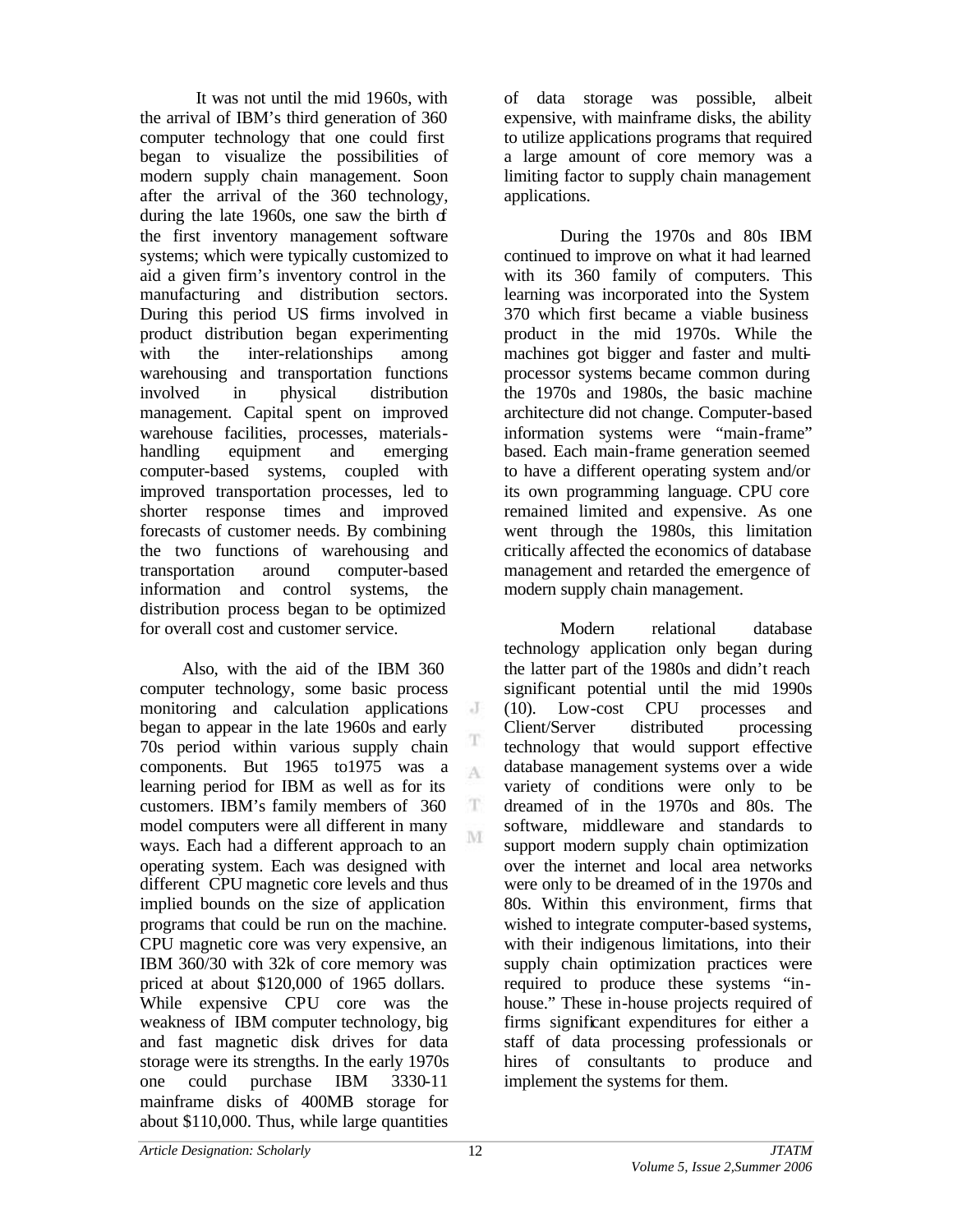In the 1970s, Material Requirements Planning (MRP) software systems first appeared. Following the APICS best practices advocated by Plossl, Wight and others these first systems phased the release of production and purchase orders to match the flow of materials and inprocess inventories to production schedules for finished products. These first software systems where both hardware and data dependent. The use of a given software system implied both a given hardware platform and a database structure. Some vendors of these software systems included, American Software, Arista, MacPack by Arthur Andersen Consulting and IBM.

Because of the hardware and data dependent conditions, it was not surprising that the dominant hardware provider was actively attempting to provide a total package of hardware, software and data management system to firms early adopting supply chain management concepts. IBM's hardware was built around the 360/370 technology. Its software solution to supply chain management was COPICS (Communications Oriented Production Information Control System). The name COPICS first appeared in 1972, not as software, but as a set of concept manuals. These manuals were a conceptual explanation of what the authors felt should be included in an on-line computer-based, manufacturing-based supply chain system. From a careful examination of these concept manuals, one can easily see the foundations of modern Enterprise Resource Planning or ERP systems existing in 1972. However, it was not until 1979 that the Data Processing Division of IBM released COPICS as a software package. The COPICS of 1979 was the latest in a series of evolutionary software developments that included IBM's answer to the problems associated with flat-file database structures. IBM's solution was a hierarchical database structure which was named IMS. The COPICS software emphasis was to provide modular software that could be implemented one module at a time using a standard database system and providing on-line management capability. While previous field developed programs

were pretty much, "what you see is what you get," adopters of COPICS were assured of future continuing hardware and software support for the system.

IBM's platform for delivering COPICS was the 360/370 hardware technology which by 1979 had evolved into the 370 System that was COPICS compatible. From a marketing point of view IBM saw COPICS as a vehicle for selling a good number of 370 and later to be developed hardware systems. But, as mentioned earlier, the 360/370 technology had a fatal flaw; expensive core memory that restricted the large data-robust application programs that are needed to support modern supply chain management. However, from hands-on learning gathered from early adopters such as Burlington Industries, these first MRP systems extensions gradually evolved into today's software systems for the support of an entire business supply chain; Enterprise Resource Planning, or ERP software.

Improved data communication and analysis techniques allowed for an increasing ability to make complex decisions. The 1970s saw the addition of the manufacturing, procurement, order management functions, and the integration of an increasing number of other productiondistribution functions as a few US firms attempted the optimization of a total flow of materials through a production-distribution network. These additions were aided by the emerging technologies, growing at different rates; database design, computer-based distributed processing, data communications and computerized decision support systems. Because of the differential growth rate of the set of technologies needed to support modern supply chain management, early entrance into applying supply chain designs and methodologies was at best problematic and risky for the early adopters.

While most of the principles of good database management for supply chain optimization were the same for the 70s and 80s as compared to today, the computerbased technology, in particular the database

 $\cdot$  J

T A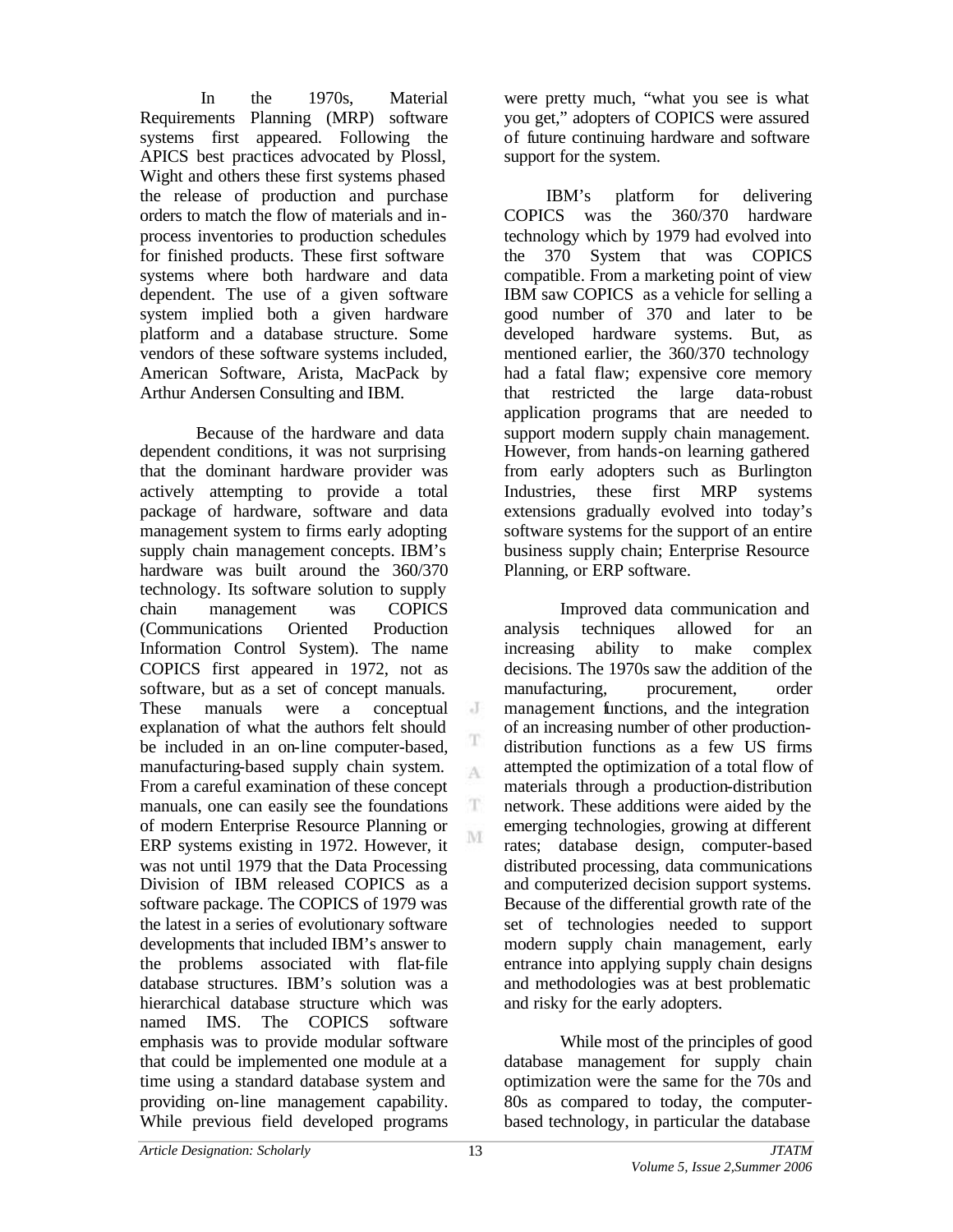technology, to make use of these principles was either lacking and/or expensive. Because of these conditions, incentives to embark on projects to move a firm toward modern supply chain management were, except in a very specific cases, few.

# Available Supply Chain Database Management Under the Existing Paradigm

Well into the 1980s filemanagement database structure was little more than a computerization of the historic metal file cabinet with drawers and manila envelopes stuffed with papers (11). Database structure still exhibited the same data redundancy, data anomaly, flat-file structure of the metal file cabinet managed by a secretary. While each secretary was responsible for a particular filing system (database design) he/she was also responsible for managing that filing system. With the computerization of the metal file cabinet, one lost the secretary and gained a data processing programmer. In general, a computer programmer was required to put data into a database and/or to get data out of a database. This programmer, through a special program, placed the data that historically resided in the metal file cabinet in some place, unknown to the user, on a magnetic medium, tape or disk-pack. If one wanted to see the data, one first had to go find a DP programmer to write a special program to access it for the user. "Hardware, software and data dependence" were the terms used to describe database technology of the time.

Under this file -based system one thought of the systems application first and the data second. It was common for a specific application to fit the database data on the magnetic medium to the specific application. It was common to have common data used for multiple applications in multiple places. Because of data dependency, the structure of the data was likely different from application to application. Because of hardware dependency, different applications on different hardware required different approaches for dealing with the data.

Depending on the system technology, different programming languages or programming techniques often were used from application to application.

This functional dependency made application programs single -application specific and limited application portability and scalability. Much "re-inventing the wheel" was required from application to application under this paradigm. Because applications tended to be single -application specific, little progress could be made in standardization. Little universality of software development was possible. This lack of standardization tended to limit the expansiveness of supply chain networks by work center location and by ownership. Under these conditions supply chain components needed a closely held unity of control to optimize the flow of the network.

A firm operating under the conditions of this existing paradigm could expect to place a relatively large emphasis on computer issues other than the development of applications. One could expect to be required to maintain large staffs for high levels of data maintenance, and internal applications development. All of which would contribute to relatively high levels of systems overhead costs. It was under the supply chain database and information technology conditions of this paradigm that Burlington Industries initiated its 1975-1985 technology adoption project.

## Burlington Industries; Supply Chain Management Improvement Goals for 1975- 1985

In some market areas Burlington Industries acted as a manufacturing vendor for other manufacturing firms in the apparel and industrial products areas. However, in a number of apparel, home furnishings and industrial products, it acted as a vendor for various retail establishments. During the 1975-1985 period many of the large retail firms that were the customers of Burlington Industries, and the apparel manufacturers that were supplied by Burlington Industries, were noted for their poor management.

J

A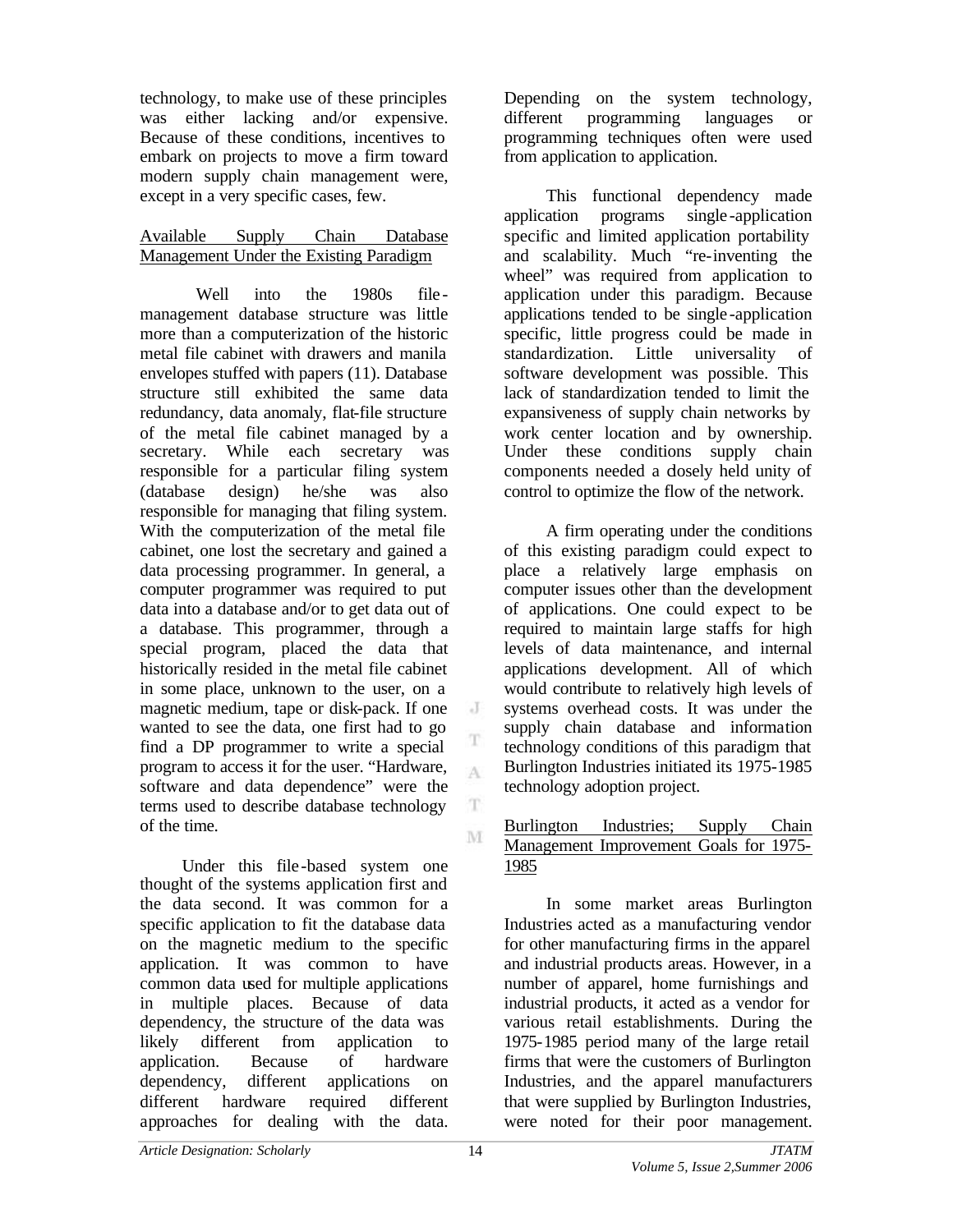Modern supply chain management tools were few-and-far-between for most large retail operations. The 1980s and 90s were characterized by a number of bankruptcies and mergers taking place in the US retail industry. Within this environment it was the goal of each Burlington Industries division to be able to offer a given retailer a fully vertically integrated supply chain with stateof-the-art supply chain management technology that would allow for on-timedelivery; customer service levels of all promised orders that approached ninety eight percent. In addition it was the goal of these divisions to protect their position at retail by expanding vendor management of their products at retail. It was understood that poor supply chain management at the retail level was a potential Achilles heel for the large vertically integrated manufacturing firms whose business success was greatly affected by the effectiveness of their retail customers. In the absence of supply chain management leadership coming from the retail establishments, it fell to the large manufacturing firms to supply that leadership.

By 1975 Burlington Industries was on the forefront of the APICS vision of what a modern supply chain should look like. It had been in partnership with IBM and had been an advocate of the APICS vision since the mid 1960s. Together with IBM it had been a key player in developing computer-based solutions for textile production and distribution problems within the limitations of the IBM 360/370 technology. In the absence of software providers for this technology, Burlington Industries had by 1975 internally developed an impressive array of software systems to meet its own supply chain needs. However, these systems were spread over multiple divisions with little standardization. The variability in system applications across the divisions was the logical outcome of each business division choosing to allocate its system development resources in a priority way. These priorities were different from division to division. For the Women's Hosiery division, a computer-based forecasting system was a priority. For the Menswear

Fabric division, loom scheduling and an MRP system for developing warp beam needs was a priority. For the Burlington Domestics division an MRP system for developing assembly requirements for bedding products was a priority. Working to these priority needs during the 1965-75 period, a number of computer-based supply chain systems, developed for the specific needs of a given division, were a valuable resource for Burlington Industries.

By 1975 Burlington Industries had developed a time series model, exponential smoothing, forecasting system that was being used in its women's hosiery division. The model was the principle driver of the division's production and inventory control system. The model was fed by the data from an internally developed, computer-based, customer order system and, although the model had the capability to be run weekly, the needs of the hosiery division were such that monthly forecast update runs were sufficient. The model contained most of the features, such as trend correction and seasonal adjustment capabilities that one would expect to have in a system purchased in today's market. Also, the model had the capability of forecasting either at the item level or at an aggregate group level. For the hosiery division, the system had the capability of taking group level forecasts from sales management reconciling these numbers with current sales numbers obtained from the customer order system and, using current percentages of item level sales, convert group forecasts into item level, SKU forecasts. While developed specifically for the hosiery division, the forecasting system had the capability of being adapted for use in other divisions of Burlington Industries. This system represented a good example of the questions it faced with many of its internally developed systems. Should Burlington adapt systems it currently had developed for one division in other divisions or should new software solutions, either internally or externally developed and installed be pursued? These questions needed to be answered for a number of internally developed systems. The various divisions

J

A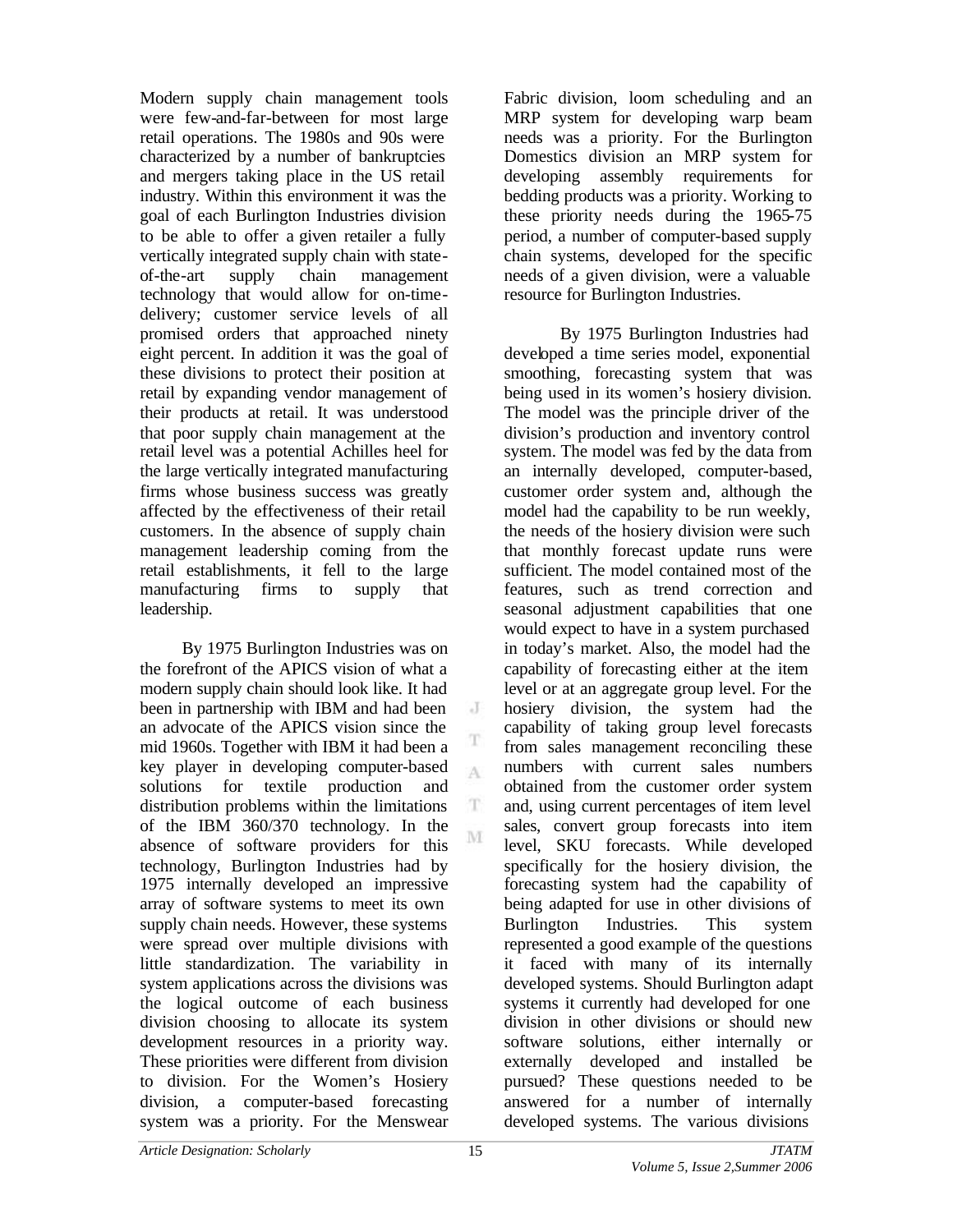had an inventory of MRP software designed for various applications. There were various types of loom scheduling and loom monitoring software programs. There were various types of capacity planning systems that met the needs of specific business divisions. Customer order service systems that had been internally developed to meet the specific needs of each division were available. Other systems included a variety of inventory tracking systems, systems for allocating finished inventory to customer orders, and warehouse systems for picking and packing orders.

CAPOSS, a finite scheduler system developed by IBM, was in place scheduling the dyeing and finishing needs of Burlington Menswear. There were dyeing and finishing monitoring systems in the Burlington Sportswear division. Also, various types of Decision Support Systems had been internally developed. Systems using linear programming models for loom scheduling, aggregate planning and a number of additional problem solving areas had been internally developed and were used by a number of the different divisions. One of these systems was used on a monthly basis as the principle input for determining production requirements in two of the firm's Mexican operations. In addition, Burlington Industries had, with the help of outside  $\cdot$ consultants, developed for two of its divisions, state-of-the-art distribution centers.

 $\mathbf T$ Given the decision to spend two billion dollars on new technology during the M 1975 to 1985 period, an important part of this project was the defining and optimization of the new supply chains that would be a result of new technology adoption. As new mechanical and chemical processes were being adopted the supply chain technology for each business division needed to be defined and optimized to fit the new processes. With supply chain technology the firm was not starting from scratch. But it was time to analyze what had been accomplished in the various divisions and determine what technology transfer was appropriate and what new supply chain technology needed to be developed or

purchased. This was the Burlington Industries supply chain focus during the 1975-85 period. The mission goals for the supply chain focus during this period were the following:

> 1. Division by division, educate all levels of management and related employees as to the benefits to Burlington Industries of closed loop MRP production and distribution systems.

> 2. Identify the current supply chain technology application successes of Burlington Industries as to the capability of technology transfer to other Burlington divisions.

> 3. Develop specific project plans for selected divisions to incorporate closed loop MRP systems using currently developed and newly arriving supply chain technology. Present project plans to selected division management and all involved employees.

> 4. Implement project plans for selected divisions.

5. Repeat the process for additional divisions of Burlington Industries.

Some Successes and Failures of the Burlington Technology Adoption Strategy

The Burlington strategy of supply chain optimization began as what could be called a "rifle" rather than a "shot-gun" approach. A limited number of the firm's businesses were chosen by corporate management to become examples for all the remaining businesses. As new mechanical, chemical and information technology became available to the US textile industry and met the goals of profit improvements, either through increasing revenues and/or reducing costs, these selected business divisions of Burlington Industries were encouraged to adopt the technology. A second point of the strategy was to utilize knowledge gained from the technology

T

A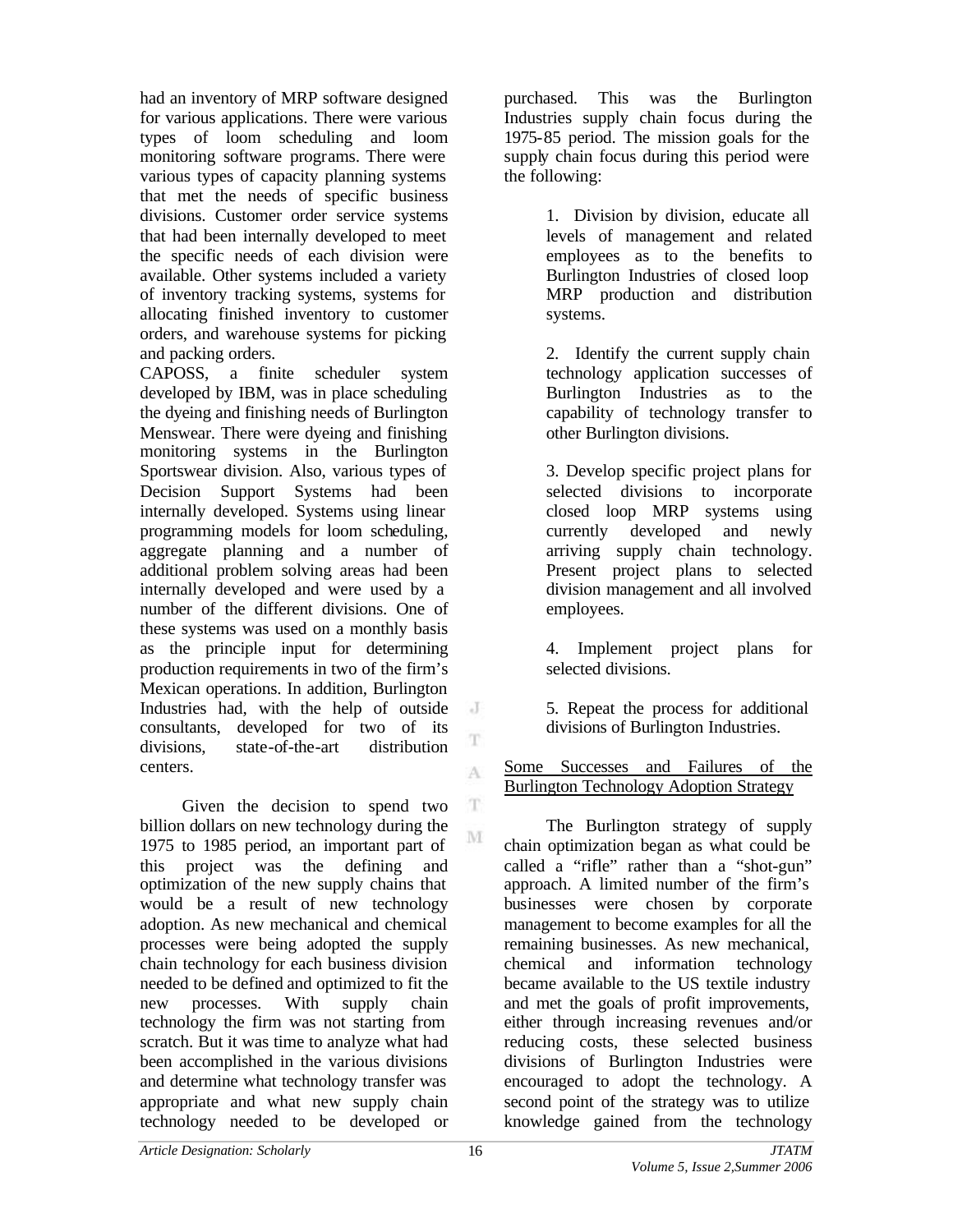adoption process in the more profitable divisions in carrying out a policy of *technology transfer* to enhance the business competitiveness of all businesses within the company. During the decades of the 1970s and 1980s, the firm dominated the US consumer and military market for worsted menswear fabrics. It had sizeable market share of the US textile home furnishings business (carpets, drapery, upholstery, bed and bath products) and had been an innovator in the development of special purpose industrial fabrics. One of its largest businesses, about 30% of total sales, was in the category of general apparel fabric. Because of the world-wide structure of the apparel supply chain the general apparel fabric business was most vulnerable to both domestic and foreign competition. Thus, an important part of the overall *technology improvement strategy* for the firm was to improve its competitive position in the supply of general apparel products through the knowledge and technology base developed in other parts of the company.

Techniques and tools developed for the example supply chains were to be diffused across other Burlington businesses both domestic and foreign. New technology adoption, including information systems approaches developed for its domestic divisions were to be applied to international businesses in locations that included Mexico, Canada, Germany and the UK.

By the late 1970s one of the companies of Burlington Industries, the operations of Burlington Menswear, contained state-of-the-art computer-based information technology.

This information technology was well integrated into packages of product and process designs that utilized state-of-the-art chemical and mechanical technology. Operations information technology was supported by computer-based monitoring and process control systems across the complete supply chain. Certain of the products used principles of mass customization and postponement while other more commodity items were produced to

risk pooled inventories. During the 1975- 1985 period, experimentation with point of sale techniques with several retail customers (JCPenney) was common for given Burlington divisions.

For Burlington Menswear, yarn production was driven by a highly sophisticated materials and capacity requirements planning system (MRP/CRP) which had been developed in-house by Burlington staff. Fabric production was driven by a specially developed loom scheduling, warp beam loading algorithm, again, developed in-house. In addition, the dyeing and finishing processes were run by IBM's finite scheduler software CAPOSS. Aggregate planning was accomplished by an, in-house developed, linear programming system and an in-house developed computer-based exponential smoothing forecasting system that allowed for item level and group level forecasts. This forecasting system initiated the planning process for Burlington Menswear with data collected from a state -of-the-art customer order database management system and acted as a Distribution Requirements Planning system (DRP) for the Burlington Menswear distribution center. Most notable about the information technology of the Burlington Menswear division was the high state of system integration that existed among the individual system components. By 1985 conditions of state-of-the-art technology similar to the Burlington Menswear division existed in a number of other Burlington companies.

After, about five years of preparation that included restructuring its supply chains, redefining policies and procedures compatible with the requirements of modern supply chain optimization, the Klopman apparel fabrics division choose to configure its supply chain around the implementation of IBM's COPICS software. This it accomplished during the 1980-1985 period. The COPICS software emphasis was to provide modular software that could be implemented one module at a time using a standard database system and providing on-line management

J

T A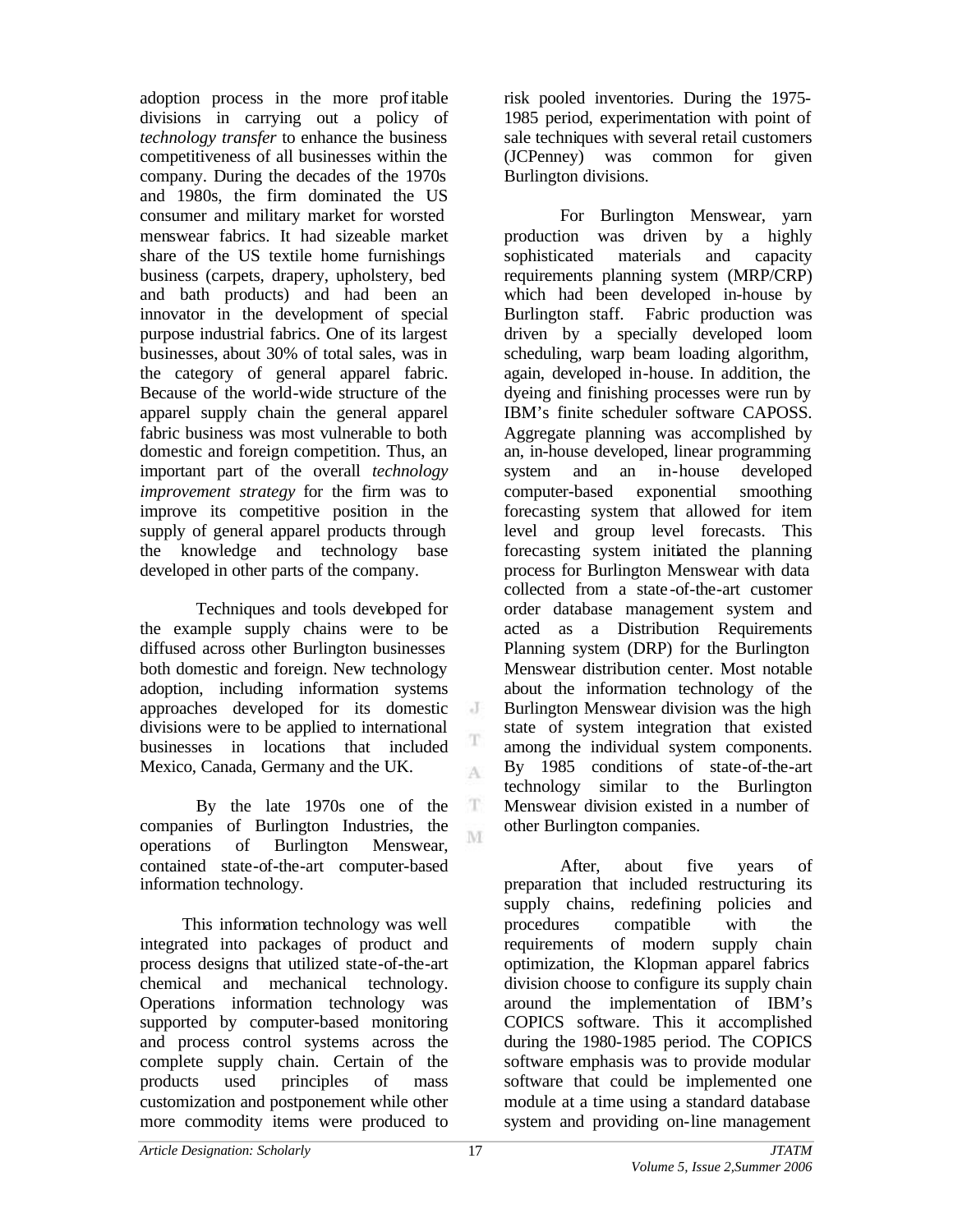capability. This modular approach was the one followed by the Klopman implementation, the last module being implemented about 1985.

It is fair to say that in its aggressive approach to technology adoption, the firm did not always make the correct decisions. One example is the aborted project to attain the world's most modern customer order servicing system that was undertaken by the Burlington Carpet division in the US. In this project the firm made a decision to enter early with an existing hierarchical database technology, IMS by IBM. This decision was made against an alternative decision to wait for an available relational database technology to be improved. Well into the project and several million dollars later, the IMS project had to be abandoned because it was the wrong technology for the given application. Later applications of a fully relational database technology were more appropriate for the given Burlington application and would have allowed the project to be successful. However, the Carpet project shows the aggressive nature that Burlington approached productivity improvement through technology adoption during the 1975 to 1985 period. This zeal for technological improvement extended to its international operations.

At the beginning of the 1980s, Burlington Industries supported a wide variety of domestic US supply chain operations. It also supported international supply chain operations in Puerto Rico, Mexico, Canada and several countries across Europe. World political conditions were such that Asian operations were not to be considered at the time.

For the international operations, the firm's technology improvement strategy was about to be carried out in Mexico, Canada, Germany and the UK when a world-wide textile recession appeared in the early 1980s. This textile recession delayed these projects into the later part of the 1980s when the attention of Burlington Industries was redirected away from supply chain

management issues to those of corporate survival.

During the late 1980s Burlington Industries became the object of several hostile takeover attempts. The end result of actions taken to guard the corporate sovereignty of Burlington Industries against these attempts, coupled with a range of other economic factors, led to a continuous downsizing of the company, a yearly demise, and eventual bankruptcy of Burlington Industries in 2001.

By the mid 1980s the world-wide textile and apparel recession coupled with the rise of China and other Asian countries as major players in a world textile and apparel economy led to additional rounds of divesture of marginally profitable operations by Burlington and other US textile and apparel companies. During this time much effort was placed on shoring-up the productivity gains of its more profitable operations and focus on technology adoptions was redirected to restructuring operations that they might generate sufficient funds in the short-term to survive. With the NAFTA agreements and growing openings in the former communist world, attention of surviving US textile and apparel companies, including Burlington Industries, shifted from productivity questions within a more static structural environment towards a geographical restructuring of their operations within the new reality of a more open global economy. In general the cost trade-offs of cheap labor and foreign government supported currency manipulations in the emerging global textile and apparel industry greatly outweighed the typical productivity enhancements that could be gained from technology adoption under previous conditions. The end result for companies such as Burlington Industries was either forming partnerships with cheap labor operations in the new economy or declaring bankruptcy.

Lost in the negative aspects of the demise and fall of Burlington Industries in the 1990s, is the technology improvement

J

T A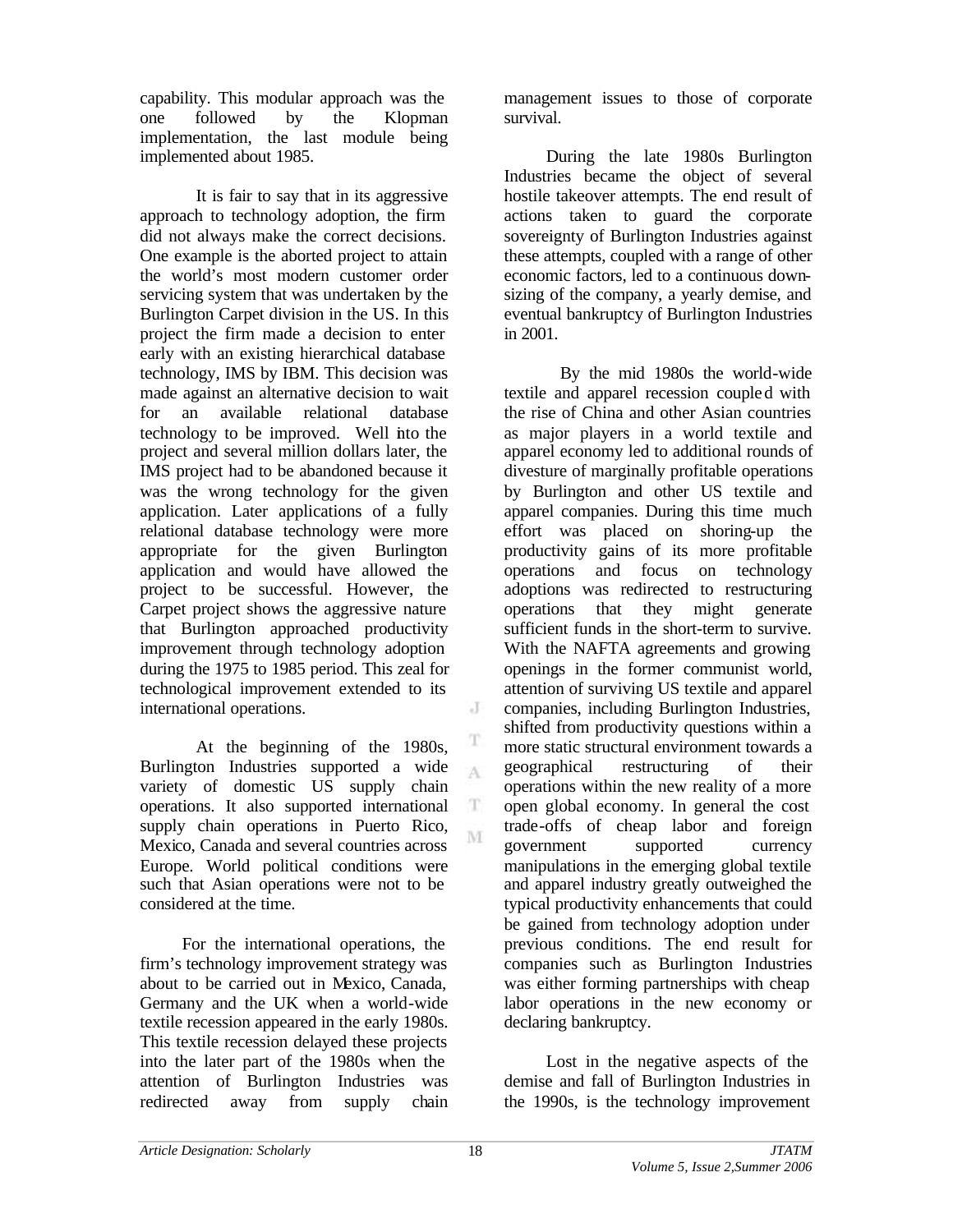strategy undertaken by Burlington Industries during the 1970s and 1980s.

# Supply Chain Information Systems Technology Under a New Paradigm

If J. Spencer Love were alive today he would see a textile and apparel market structure similar to what he saw in 1950. The difference would be in the global dispersion of the thousands of small undercapitalized mills acting as independent agents in the market place. Love's inclination after World War II was to consolidate a number of the many small independent mills into consolidated, vertically integrated structures that defined product-oriented supply chains. His vision was that these optimized supply chains were more efficient than virtual supply chains formed by ad hoc buyer/supplier market forces. In addition these formal vertical chains could exercise countervailing market power against monopoly forces acting at retail. If Love was true to his vision today the supply chain management control process of these vertically integrated structures would be made considerably easier than was the case during the 1975-85 period for Burlington Industries. Between 1985 and 1995 a good number of information systems limitations that  $\cdot$  J Burlington Industries faced during the 1975- 1985 period had been rectified. These advances in information systems  $\Lambda$ technology, in particular, database management technology, would greatly  $\mathbf T$ enhance Love's ability to successfully carry M out his vision today.

The principle bottleneck that was restricting the potential of modern global supply chain management could be traced to the process of database management under the old paradigm. What was needed was a technology paradigm shift that separated the 1995-2005 period from the 1965-1985 period. What was needed was an improved concept of database management. Here, the answer was the arrival of an effective Relational Database Technology!

IBM gave birth to the modern relational database management system. In 1970 E.F. Codd of IBM published a paper, "A Relational Model of Data for Large Shared Data Banks." In this paper Codd (03) proposed a new database architecture that would free application developers from having to know details about the data being managed. This architecture would allow applications programmers to fit the application to the data rather than the data to the application. Through proper database design it was possible to have database structures where one piece of data could be in only one place and be accessed by multiple users and multiple applications. With the relational database structure it was possible to develop relational database management software that would free applications development from the ills of hardware, software and data dependency. In 1974 Chamberlin and Boyce of IBM published a paper, "SEQUEL; A Structured English Query Language." This paper (01) introduced the concept of a relational algebra and a programming language standard that would allow for the potential benefits of Codd's database architecture to realize its potential.

Although IBM gave birth to the modern relational database management system it was not the major player in the development of modern supply chain management technology under the new paradigm. In the 1970s and early 80s IBM's main business focus was on its 360/370 hardware systems. These systems were getting bigger and faster and multi-processor systems were becoming common, however, the basic architecture of the hardware did not change. This hardware with its multiple operating systems, expensive core memory and minimal application software support, was not an optimal platform for the coming of modern relational database management systems. However, IBM became a player in 1983 when its version of a relational database management system, DB2, was introduced on its MVS 370 technology. In 1987 it introduced the DB2 technology for distributed systems.

T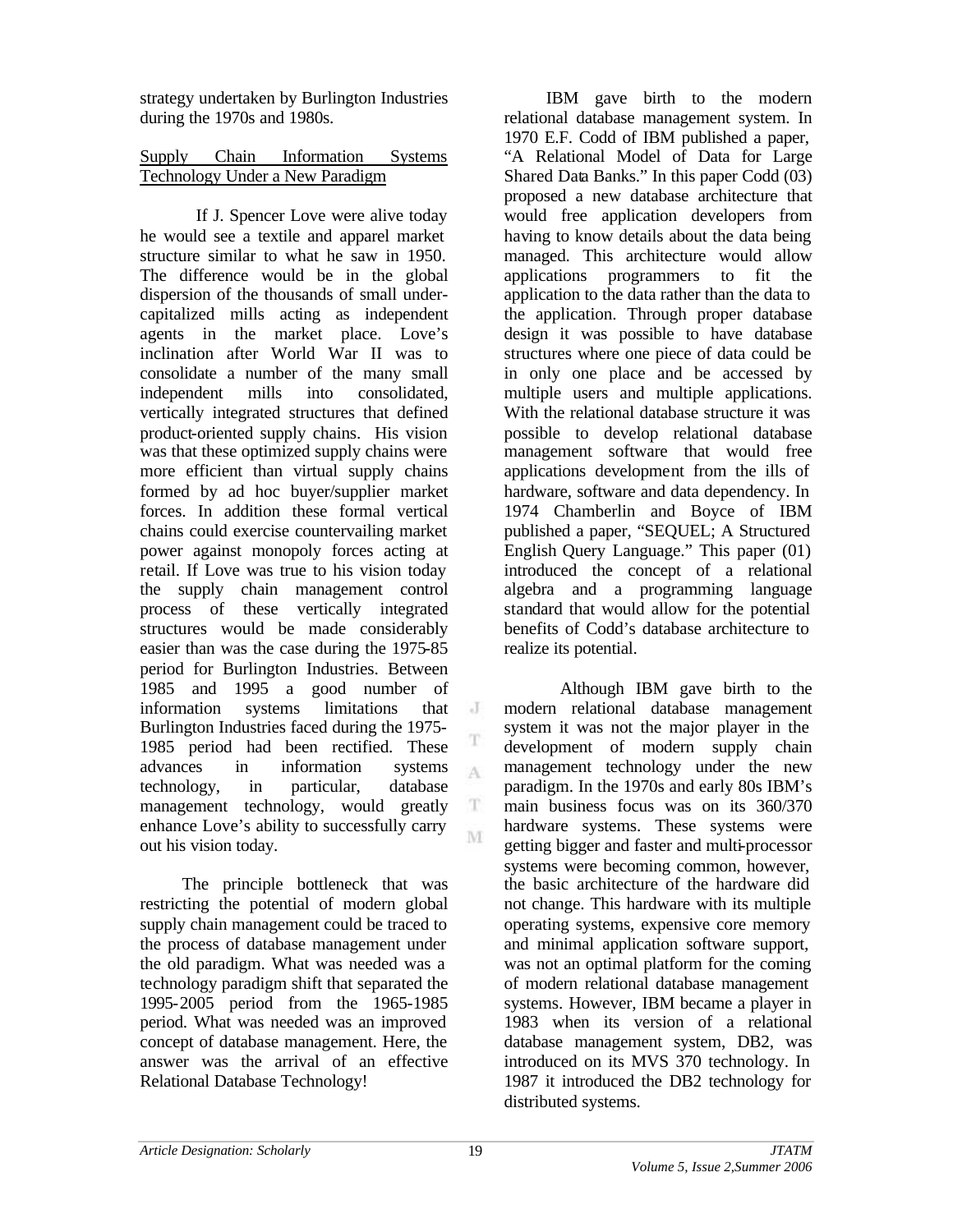However, a number of years were required for all the necessary elements to support modern database management systems to fall into their proper place. The arrival of inexpensive RAM, hardware operating systems standards and local area networks that would transition into the Internet were needed. In addition communications standards for moving data across networks, and, most importantly, software development of user-friendly relational database management systems needed to be developed before the full effects of the paradigm shift could be felt in the area of supply chain management. The enabler of modern supply chain management is modern supply chain information technology which includes modern LAN and internet technology, modern Client/Server technology and modern relational database technology. These technologies could only be dreamed of during the supply chain era facing the 1975-1985 Burlington Industries.

Under the conditions of the new paradigm one can fit supply chain applications to the data where one database can be common to multiple users and multiple applications. Applications are portable and scalable. One can place emphasis on applications development rather than on non-application computerbased issues. Development and implementation of supply chain  $\Lambda$ management systems can be accomplished with a relatively small amount of overhead cost. With the arrival of Internet technology supply chains become more expansive in location. With standardization of applications and database management systems and software, ownership of supply chain work centers becomes more expansive. Location of work center nodes in a given supply chain has the potential to be a trivial concern. Work center nodes half-way across the world can be treated as if they were next-door. In addition with the arrival of the relational database, relatively inexpensive transactions data can be collected and stored in data warehouses for use with decision support system optimization tools. Thus, the supply chain

optimization process is funded with datarich environments that allow for all components of a given supply chain to see and know their potential relative to the market place.

## The Burlington Industries Legacy and Beyond; Summary and Research Questions

Post World War II J. Spencer Love and others looked at a structure of thousands of small, independent textile and apparel mills in the United States and concluded that future market success for the industry would come to firms with consolidated, vertically integrated, optimized, supply chains. Burlington Industries and others carried that business policy as part of their investment strategies through most of the second half of the  $20<sup>th</sup>$  Century. Today, potential capital investment groups look out on a global economy containing thousands of small, independent, textile and apparel mills across that global economy and wonder if J. Spencer Love had the right idea.

Are there, or will there be, market incentives that will cause future consolidation of independent textile and apparel mills into vertically integrated supply chains similar to those developed by firms like Burlington Industries in the last half of the  $20<sup>th</sup>$  Century? If so, what geographical structure are these consolidations likely to produce? In the absence of Burlington Industries type consolidations, what is the likelihood of dynamic, virtual consolidations of independent textile and apparel mills into vertically integrated supply chains, where total supply chain flow may be optimized, becoming viable market structures. For both cases, what role will supply chain management technology play in the consolidation process?

With the demise of large vertically integrated textile and apparel manufacturing firms during the 1990s, supply chain structure for textile and apparel became dominated by retail firms with monopoly power. This monopoly power is based on economies of scale and supply chain

J

T

T. M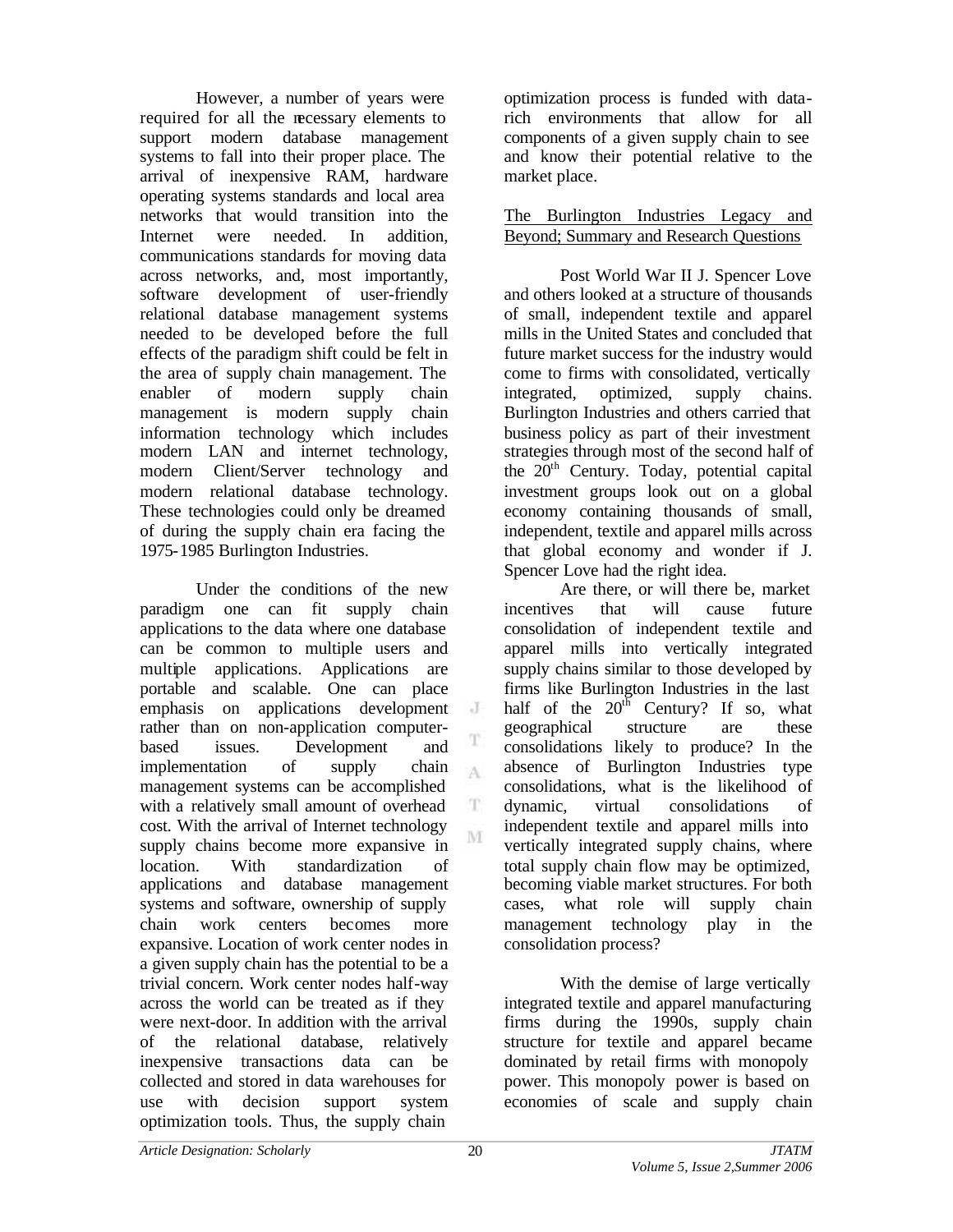management technology. ComputerWorld (08) reports that:

*"Wal-Mart Stores Inc. has built an inventory and supply chain management system that changed the face of business."*

In the production and distribution of textile and apparel products, these retail firms, such as Wal-Mart, deal with a structure of relatively subservient, globally dispersed, small mills that upon demand dynamically form ad hoc virtual supply chains to meet the needs of the dominant retail firm. This form of doing business is supported in the global economy by foreign governments who are willing to subsidize local production in various ways to obtain benefits of employment, foreign exchange, etc. Here, product prices are low enough for product consumers and profits are high enough for retailers that the benefits of total textile and apparel supply chain optimization are not, at this time, considered of significant importance to adopt network flow optimization approaches as defined in today's supply chain management courses. A study by KPMG and the Massachusetts Institute of Technology (15) concludes that retailers buying from manufacturers with supply chain nodes in the Far East receive little-to-no factory information from the Far East, and those factories received little -to-no long-term information on consumer demand at retail. The study concludes that efforts to improve this lack of information flow fail to support the entire spectrum of the total supply chain.

Specifically, these efforts fail to allow retailers to review factory status information needed to assess likely arrival dates and substitutions, and adjust accordingly. In addition, these efforts fail to allow manufacturers the increased visibility into their factories' production. Also, these efforts fail to allow factories to begin receiving retail plans and forecasts needed to predicate their capacity decisions on more than purchase orders. Thus, the inability to create the immediate visibility of highly detailed and accurate information to all trading partners across the total supply chain

precludes the optimization of supply chain flow.

In the absence of best practice, supply chain management scheduling reverts to the shortage list and the entire supply chain reverts to the order launching and expediting process that generates the bullwhip effect discussed earlier in this paper. While order launching and expediting creates non optimal inventory, lead time and production change-over costs, to minimize these costs with modern supply chain management technology does require significant investment by participating firms. Given the modern paradigm conditions the technologies required to develop systems which truly links all components from raw material straight through to the consumer in one trading network are available to anyone that wants to use them.

The study by KPMG and the Massachusetts Institute of Technology (15) concluded that: *"while most consumer goods companies have improved their internal supply chain operations through the use of various new technologies, true supply chain integration is still embryonic."*

One can argue that this conclusion is particularly true for global textile and apparel supply chains.

It is not the purpose of this paper to argue the merits of the current structure of the global textile and apparel economy (16). Questions of job creation in developing economies as opposed to economic exploitation of workers are not considered here. Of interest here is the fact that retail firms manage independent demand and modern supply chain management is mostly about dependent demand. If modern supply chain demand stops at defining independent demand, then only a small portion of modern supply chain management takes place; that portion that benefits the more powerful firms. This paper only concerns itself with the question of the vision of Burlington Industries founder J. Spencer Love as to the optimum structure of textile and apparel supply chains. As supply chain

 $\cdot$  J T.

A

T

M